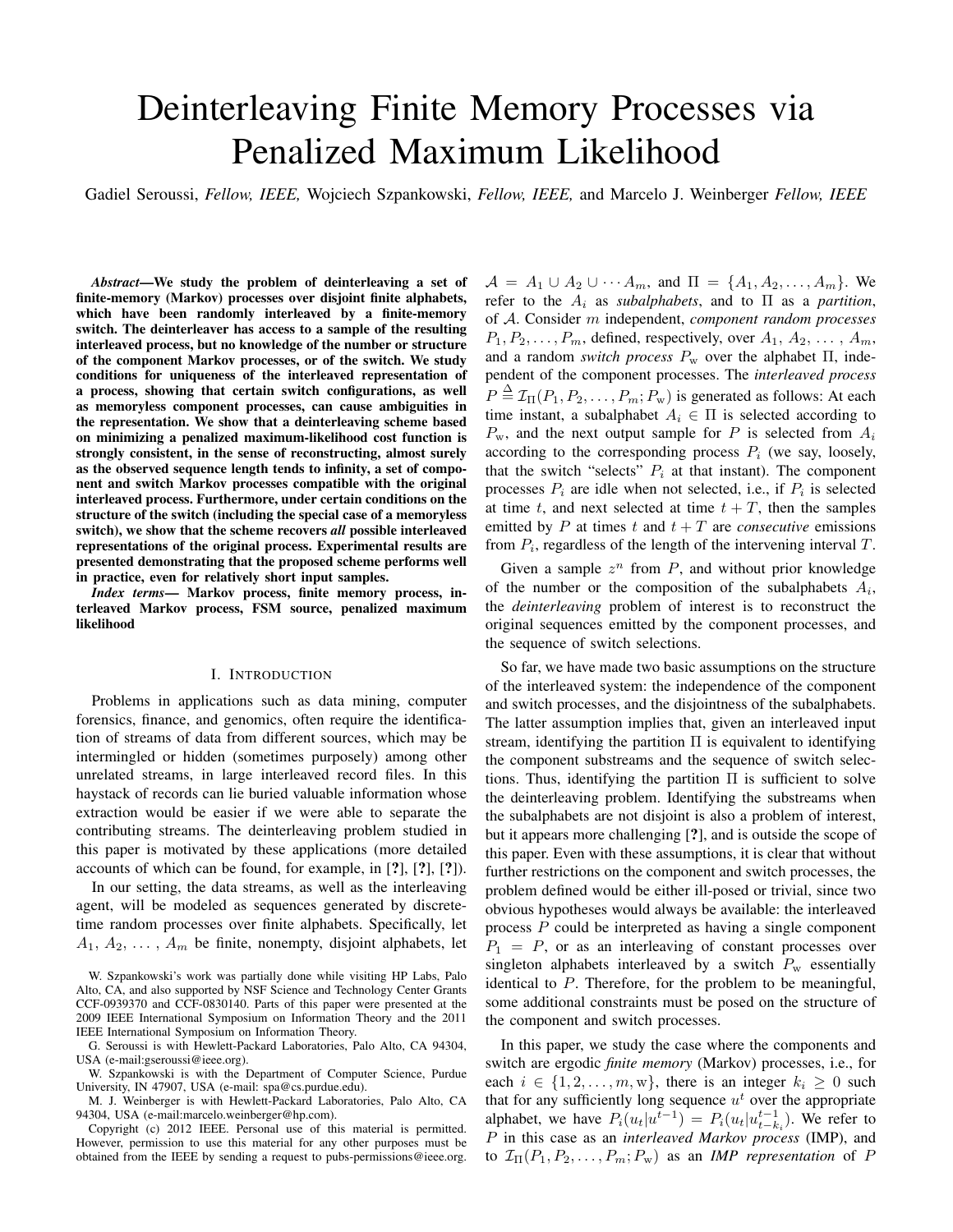(we also say that Π is *compatible* with P). We assume no knowledge or bound on the process orders  $k_i$ . Except for some degenerate cases (e.g., when all the component processes are memoryless), the IMP P is generally *not* a finite memory process, since the interval between consecutive selections of a component process is unbounded. Hence, in general, the two obvious hypotheses mentioned above are not available, and the deinterleaving problem for IMPs is well-posed, non-trivial, and, as we shall show, solvable.

The main result of the paper is a deinterleaving scheme that, when presented with a sample from an IMP  $P$ , identifies, eventually almost surely, an IMP representation of P. The solution is based on finding a partition Π of A and an *order vector*  $\mathbf{k} = (k_1, k_2, \dots, k_m, k_w)$  that minimize a *penalized maximum-likelihood* (penalized ML) cost function of the form

$$
C_{\Pi,\mathbf{k}}(z^n) = n\hat{H}_{\Pi,\mathbf{k}}(z^n) + \beta \kappa \log n ,
$$

where  $\hat{H}_{\Pi,\mathbf{k}}(z^n)$  is the empirical entropy of the observed sequence  $z^n$  under an IMP model induced by  $\Pi$  and  $\mathbf{k}, \kappa$ is the total number of free statistical parameters in the model, and  $\beta$  is a nonnegative constant. Penalized ML estimators of Markov process order are well known (cf. [?], [?], [?]). Here, we use them to estimate the partition  $\Pi$ , and also the Markov order of the processes  $P_i$  and the switch  $P_w$ .

Notice that, given an IMP P, any partition  $\Pi'$  of A induces a set of deinterleaved component and switch processes  $P'_i$ ,  $P'_w$ . If  $\Pi'$  is the "wrong" partition (i.e., it is incompatible with P), then either some of the  $P'_i$  or  $P'_w$  will not be of finite order, or some of the independence assumptions will be violated. There could, however, be more than one "right" partition: IMP representations need not be unique, and we may have partitions  $\Pi \neq \Pi'$  such that both  $\Pi$  and  $\Pi'$  are compatible with P. This situation is referred to as an *ambiguity* in the IMP representation of  $P<sup>1</sup>$ . We study these ambiguities, and identify two phenomena that may lead to them: the presence of memoryless component processes, and a so-called *alphabet domination* phenomenon which may arise from certain transition probabilities in the switch being set to zero (and which, therefore, does not arise in the case of memoryless switches). We derive a set of sufficient conditions for uniqueness, whose validity ensures that the IMP representation identified by our deinterleaving scheme is, almost surely, identical to the one that generated the process. We also show that in cases where ambiguities are due solely to memoryless components (the so-called *domination-free* case, which includes all cases with memoryless switches), our scheme yields *all* the IMP representations of P.

The deinterleaving problem for the special case where all processes involved are of order at most one has been previously studied in [?], where an approach was proposed that could identify an IMP representation of  $P$  with high probability as  $n \rightarrow \infty$  (the approach as described cannot identify multiple solutions when they exist; instead, all cases leading to possible ambiguities are excluded using rather coarse conditions). The idea is to run a greedy sequence of tests, checking equalities and inequalities between various event probabilities (e.g.,  $P(ab) \neq P(a)P(b)$ ,  $P(abc) = P(a)P(b)P(c)$ ,  $a, b, c \in$ A), and permanently clustering symbols into subalphabets sequentially, according to the test results (sequentiality here is with respect to the alphabet processing, not the input sequence, which has to be read in full before clustering begins). Empirical distributions are used as proxies for the true ones. Clearly, equalities between probabilities translate only to "approximate equalities" subject to statistical fluctuations in the corresponding empirical quantities, and an appropriate choice of the tolerances used to determine equality, as functions of the input length  $n$ , is crucial to turn the conceptual scheme into an effective algorithm. Specific choices for tolerances are not discussed in [?]. The attractive feature of the approach in [?] is its low complexity; equipped with a reasonable choice of tolerance thresholds, an efficient algorithm for the special case of processes of order one can be implemented. However, as we shall see in the sequel, the convergence of the algorithm is rather slow in practice, and very long samples are necessary to achieve good deinterleaving performance, compared to the schemes proposed here. The problem of deinterleaving hidden-Markov processes was also studied, mostly experimentally, in [?]. Another variant of the problem, where all the component processes are assumed to be identical (over the same alphabet), of order one, and interleaved by a memoryless switch, was studied in [?].

We note that IMPs are a special case of the broader class of *switching discrete sources* studied in [?], with variants dating back as early as [?]. However, the emphasis in [?] is on universally compressing the output of a switched source of known structure, and not on the problem studied here, which is precisely to identify the source's structure.

The rest of the paper is organized as follows. In Section II we present some additional definitions and notation, and give a more formal and detailed definition of an IMP, which will be useful in the subsequent derivations. We also show that an IMP can be represented as a unifilar *finite-state machine* (FSM) source (see, e.g., [?]), whose parameters satisfy certain constraints induced by the IMP structure. In Section III we study ambiguities and conditions for uniqueness of an IMP representation. Most of the derivations and proofs for the results of this section are presented in Appendix ??. In Section IV we present our deinterleaving scheme, establish its strong consistency, and show that in the domination-free case, it can identify all valid IMP representations of the interleaved process. The derivations and proofs for these results are presented in Appendix ??. Finally, in Section V we present some experimental results for practical implementations of deinterleaving schemes. We compare the performance of our scheme with that of an implementation of the scheme of [?] (with optimized tolerances) for the case of IMPs with memoryless switches, showing that the ML-based deinterleaver achieves high accuracy rates in identifying the correct alphabet partition for much shorter sequences than those required by the scheme of [?]. Our ideal scheme calls for finding the optimal partition through an exhaustive search, which is computationally expensive. Consequently, we show results for a randomized gradient descent heuristic that searches for the same optimal

<sup>&</sup>lt;sup>1</sup>Since  $P$  and  $\Pi$  uniquely determine the component and switch processes, two different IMP representations of the same process P *must* be based on different partitions.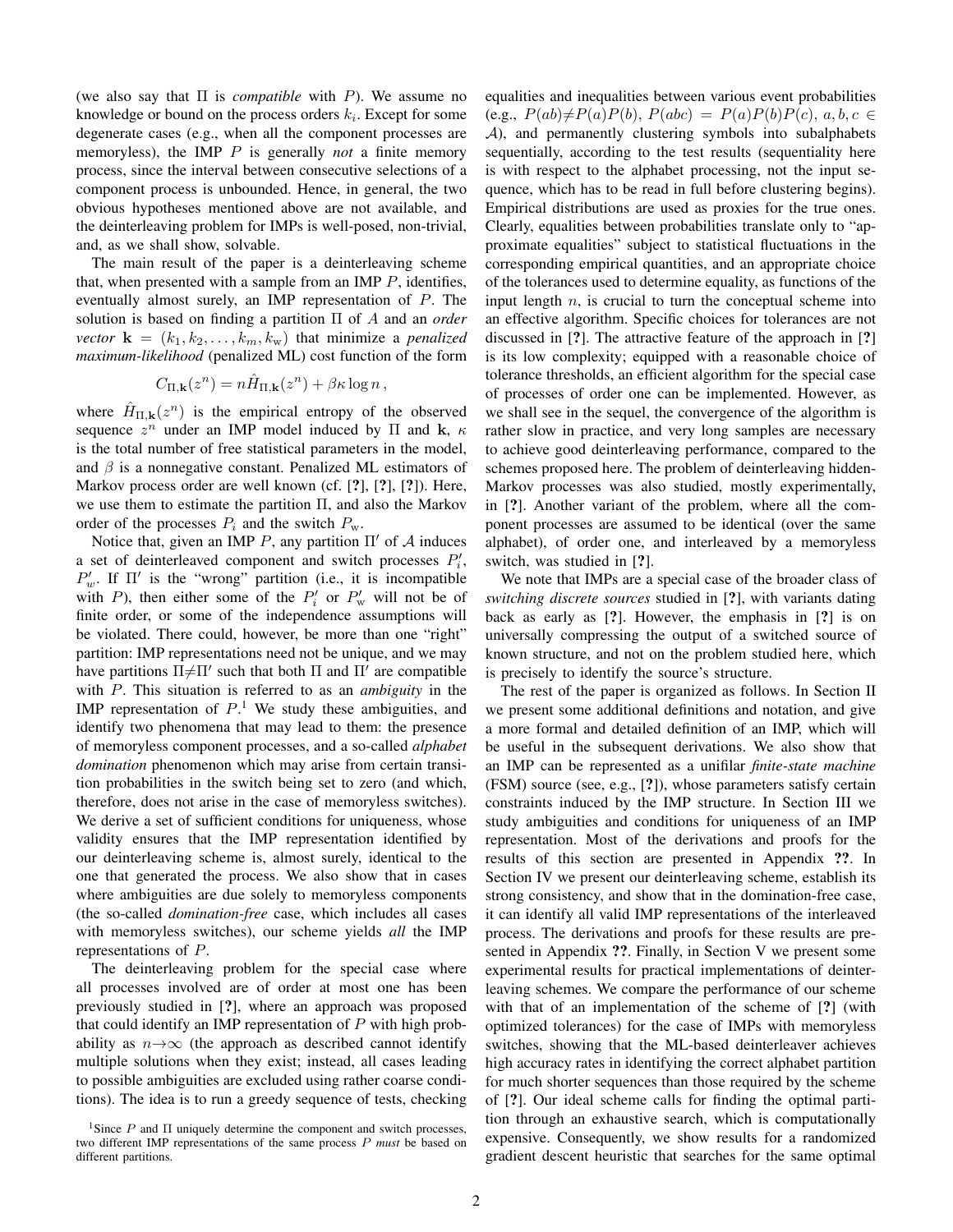partition. Although in principle this approach sacrifices the optimality guarantees of the ideal scheme, in practice, we obtain the same results as with exhaustive search, but with a much faster and practical scheme. We also present results for IMPs with switches of order one. We show, again, that the ML-based schemes exhibit high deinterleaving success rates for sequences as short as a few hundred symbols long, and perfect deinterleaving, for the samples tested, for sequences a few thousand symbols long.

# II. PRELIMINARIES

# *A. Definitions*

All Markov processes are assumed to be time-homogeneous and ergodic, and, consequently, to define limiting stationary distributions [?]. We denote the (minimal) order of  $P_i$  by  $k_i \stackrel{\Delta}{=} \text{ord}(P_i)$ , refer to reachable strings  $u^{k_i}$  as *states* of  $P_i$ , and denote the set of such states by  $\mathcal{S}(P_i)$ ,  $i \in \{1, 2, \ldots, m, w\}$ . Some conditional probabilities may be zero, and some  $k_i$ tuples may be non-reachable, but all states are assumed to be reachable and recurrent. We further assume that all symbols  $a \in \mathcal{A}$  (and subalphabets  $A \in \Pi$ ) occur infinitely often, and their stationary marginal probabilities are positive. We make no assumptions on the initial conditions of each process, and, in our characterization of ambiguities, we distinguish processes only up to their stationary distributions, i.e., we write  $P = P'$  if and only if P and P' admit the same stationary distribution. Aside from simplifying some notations, this notion of process equivalence makes our results on uniqueness of IMP representations slightly stronger than if we had adopted a stricter notion (e.g., actual process identity). All probability expressions related to stochastic processes will be interpreted as (sometimes marginal) stationary probabilities, e.g.,  $P_i(u)$ , or  $P_i(a|u) = P_i(ua)/P_i(u)$  when u is not long enough to define a state of  $P_i$ .

A string over Π is referred to as a *switch sequence*. In particular, any string  $u^t = u_1 u_2 \dots u_t \in A^t$  defines a switch sequence  $\mathbf{A}_{\Pi}(u^t) = A_{i_1} A_{i_2} \dots A_{i_t} \in \Pi^t$  with  $i_j$  being the unique index such that  $u_j \in A_{i_j}$ ,  $1 \le j \le t$ . Also, for  $\mathcal{A}' \subseteq \mathcal{A}$ , and a string u over A, we let  $u[\mathcal{A}']$  denote the string over  $\mathcal{A}'$ obtained by deleting from  $u$  all symbols that are not in  $A'$ .

The IMP  $P = \mathcal{I}_{\Pi}(P_1, P_2, \ldots, P_m; P_w)$  is now formally defined as follows: Given  $z^t \in \mathcal{A}^t$ ,  $t \geq 1$ , and assuming  $z_t \in A_i$ , we have

$$
P(z_t|z^{t-1}) = P_{\mathbf{w}}(A_i|\mathbf{A}_{\Pi}(z^{t-1}))P_i(z_t|z^{t-1}[A_i]). \quad (1)
$$

It is readily verified that (1) completely defines the process P, which inherits whatever initial conditions hold for the component and switch processes, so that (1) holds for any conditioning string  $z^{t-1}$ ,  $t \ge 1$  (including  $z^{t-1} = \lambda$ ). Also, by recursive application of (1), after rearranging factors, we obtain, for any sequence  $z^n \in A^n$ ,

$$
P(z^n) = P_{\rm w}(\mathbf{A}_{\rm II}(z^n)) \prod_{i=1}^m P_i(z^n[A_i]). \tag{2}
$$

When initial conditions are such that the probabilities on the right-hand side of (2) are stationary, the equation defines a stationary distribution for  $P$ . (We adopt the convention that  $P_i(\lambda) = 1, i \in \{1, 2, \ldots, m, w\},$  and, consequently,  $P(\lambda) =$ 1.)

For conciseness, in the sequel, we will sometimes omit the arguments from the notations  $\mathcal{I}_{\Pi}$  or  $\mathcal{I}_{\Pi'}$ , assuming that the respective sets of associated subalphabets and processes (resp.  $\{A_i\}$ ,  $\{P_i\}$  or  $\{A'_i\}$ ,  $\{P'_i\}$ ) are clear from the context. For IMP representations  $\mathcal{I}_{\Pi}$  and  $\mathcal{I}_{\Pi'}$ , we write  $\mathcal{I}_{\Pi} \equiv \mathcal{I}_{\Pi'}$  if the representations are identical, i.e.,  $\Pi = \Pi'$  and  $P_i = P'_i$ ,  $i \in \{1, 2, \ldots, m, w\}$  (in contrast with the relation  $\mathcal{I}_{\Pi} = \mathcal{I}_{\Pi}$ , which is interpreted to mean that  $\mathcal{I}_{\Pi}$  and  $\mathcal{I}_{\Pi'}$  generate the same process).

We will generally denote sequences (or strings) over  $A$  with lower case letters, e.g.,  $u \in A^*$ , and (switch) sequences over  $\Pi$  with upper case letters, e.g.,  $U \in \Pi^*$ . We say that  $u^n \in \mathcal{A}^n$ and  $U^n \in \Pi^n$  are *consistent* if  $P(u^n) > 0$  and  $U^n = A_{\Pi}(u^n)$ . Clearly, for every sequence  $u^n$  with  $P(u^n) > 0$  there exists a sequence  $U^n = \mathbf{A}_{\Pi}(u^n)$ , with  $P_w(U^n) > 0$ , that is consistent with  $u^n$ ; conversely, if  $P_w(U^n) > 0$ , it is straightforward to construct sequences  $u^n$  consistent with  $U^n$ . Unless specified otherwise, we assume that an upper case-denoted switch sequence is consistent with the corresponding lower casedenoted string, e.g., when we write  $UV = A_{\Pi}(uv)$ , we also imply that  $U = A_{\Pi}(u)$  and  $V = A_{\Pi}(v)$ .

# *B. IMPs and FSM sources*

A *finite state machine* (FSM) over an alphabet A is defined by a triplet  $F = (S, s_0, f)$ , where S is a set of *states*,  $s_0 \in S$ is a (possibly random) *initial state*, and  $f : S \times A \rightarrow S$  is a *next-state function* (see, e.g., [?]). A (unifilar) *FSM source*, in turn, is defined by associating a conditional probability distribution  $P_F(\cdot|s)$  with each state s of F, and a probability distribution  $P_F^{\text{init}}(\cdot)$  on the initial state  $s_0$ . To generate a random sequence  $x^n$ , the source draws  $s_0$  according to  $P_F^{\text{init}}(\cdot)$  and then draws, for each i,  $1 \leq i \leq n$ , a symbol  $x_i \in \mathcal{A}$ distributed according to  $P_F(\cdot|s_{i-1})$ , and transitions to the state  $s_i = f(s_{i-1}, x_i)$ . Markov sources of order k over A are special cases of FSM sources with  $S \subseteq A^k$ . For convenience, we will assume that FSM sources have arbitrary but *fixed* initial states. In particular, we will assume that a fixed initial state  $s_0^{(j)} \in \mathcal{S}(P_j)$  is defined for the component/switch processes  $P_i$ ,  $j \in \{1, 2, ..., m, w\}$ , where we recall that  $S(P_i)$  denotes the state set of  $P_i$ . The results are easily generalized to arbitrary initial state conditions, since any initial state distribution can be written as a convex combination of fixed initial state conditions.

We next observe that an IMP is an FSM source. We refer to the vector  $\mathbf{k} = (k_1, k_2, \dots, k_m, k_w)$ , where  $k_i = \text{ord}(P_i)$ ,  $j \in$  $\{1, 2, \ldots, m, w\}$ , as the *order vector* of the IMP  $\mathcal{I}_{\Pi}$ . Denote by  $f_i$  the next-state function of the FSM associated with  $P_i$ ,  $j \in$  $\{1, 2, \ldots, m, w\}$ , and consider the FSM  $\mathcal{F}_{\Pi, \mathbf{k}} = (S, s_0, f)$ , with state set  $S = \mathcal{S}(P_1) \times \mathcal{S}(P_2) \times \cdots \mathcal{S}(P_m) \times \mathcal{S}(P_w)$ , initial state  $s_0 = (s_0^{(1)}, s_0^{(2)}, \ldots, s_0^{(m)}, s_0^{(w)}) \in S$ , and nextstate function  $f$  defined as follows:

Given a state  $s = (s^{(1)}, s^{(2)}, \ldots, s^{(m)}, s^{(w)}) \in S$ , and  $a \in \mathcal{A}$  such that  $\mathbf{A}_{\Pi}(a) = A_i$ , we have  $f(\mathbf{s}, a) =$  $\mathbf{s}'$  $\ell = (s'(1), s'(2), \ldots, s'(m), s'(w))$  where  $s'(j) = s^{(j)}$  for  $j \in \{1, 2, \ldots, m\} \setminus \{i\}, s'^{(i)} \ = \ f_i(s^{(i)}, a), \text{ and } s'^{(\text{w})} \ =$  $f_{\rm w}(s^{(\rm w)},A_i).$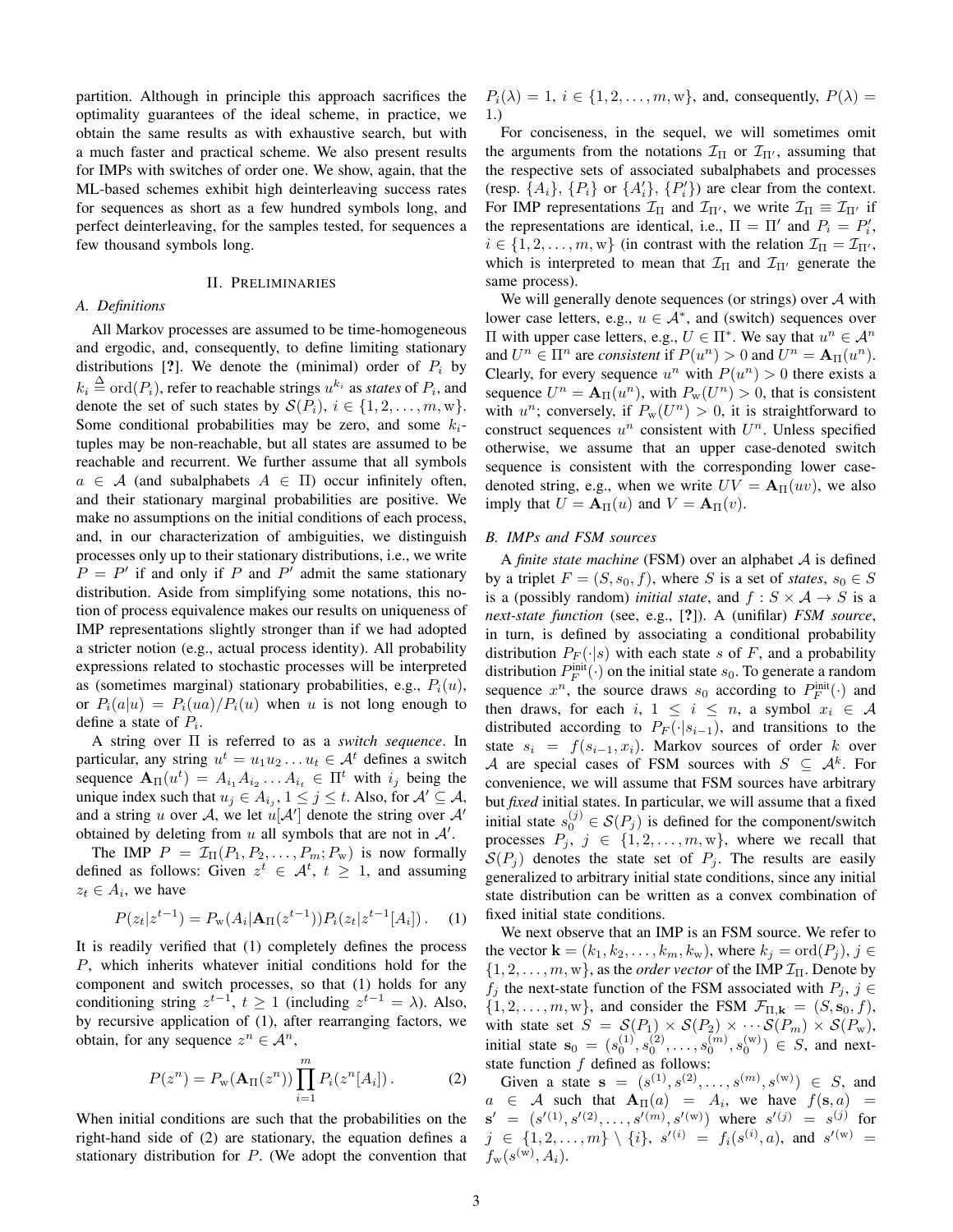To complete the definition of an FSM source, we define, for each state  $s \in S$  and symbol  $a \in A$ , with  $A_{\Pi}(a) = A_i \in \Pi$ , the conditional probability distribution

$$
P_{\Pi, \mathbf{k}}(a \,|\, \mathbf{s}) = P_{\mathbf{w}}(A_i|s^{(\mathbf{w})}) P_i(a \,|\, s^{(i)})\,. \tag{3}
$$

The following proposition is readily verified.

*Proposition 1:*  $\mathcal{F}_{\Pi,\mathbf{k}}$ , with transition probabilities  $P_{\Pi,\mathbf{k}}$ , generates  $P = \mathcal{I}_{\Pi}(P_1, P_2, \dots, P_m, P_w)$ .

Results analogous to Proposition 1 for switching discrete sources are given in [?]. The class of finite state sources considered in [?], however, is broader, as unifilarity is not assumed.

It follows from the ergodicity and independence assumptions for IMP components and switch that  $P$  is an ergodic FSM source, and every state  $s \in S$  has a positive stationary probability. Let  $\alpha_i = |A_i|, 1 \le i \le m$ , and  $\alpha = |\mathcal{A}| = \sum_{i=1}^{m} \alpha_i$ . By the definition of the state set S, we have  $|S| \le m^{\overline{k_w}} \prod_{i=1}^{n} \alpha_i^{\overline{k_i}}$ (equality holding when all  $k_j$ -tuples over the appropriate alphabet are reachable states of  $P_j$ ,  $j \in \{1, 2, ..., m, w\}$ . Hence, the class of *arbitrary* FSM sources over A, with underlying FSM  $\mathcal{F}_{\Pi,k}$ , would have, in general, up to

$$
\mathcal{K}(\Pi, \mathbf{k}) = (\alpha - 1)m^{k_{\rm w}} \prod_{i=1}^{m} \alpha_i^{k_i}
$$
 (4)

free statistical parameters. The conditional probability distributions in (3), however, are highly constrained, as the parameters  $P_{\Pi,\mathbf{k}}(a|\mathbf{s})$  satisfy relations of the form

$$
P_{\mathbf{w}}(A_i|s'(\mathbf{w}))P_{\Pi,\mathbf{k}}(a|\mathbf{s}) = P_{\mathbf{w}}(A_i|s^{(\mathbf{w})})P_{\Pi,\mathbf{k}}(a|\mathbf{s}'),
$$

where  $A_i = \mathbf{A}_{\Pi}(a)$ , for all states s' such that  $s^{(i)} = s^{(i)}$ . In particular, it follows directly from (3) that  $P_{\Pi,\mathbf{k}}(a|\mathbf{s}) =$  $P_{\Pi,\mathbf{k}}(a|\mathbf{s}')$  if  $s^{(i)} = s'(i)$  and  $s^{(\text{w})} = s'(\text{w})$ . Overall, the number of free parameters remains, of course, that of the original component Markov processes and switch, i.e., up to

$$
\kappa(\Pi, \mathbf{k}) = \sum_{i=1}^{m} \alpha_i^{k_i} (\alpha_i - 1) + (m - 1)m^{k_w},
$$
 (5)

which is generally (much) smaller than  $\mathcal{K}(\Pi, \mathbf{k})$ .

We refer to an FSM source satisfying the constraints implicit in (3) as an *IMP-constrained* FSM source.

## III. UNIQUENESS OF IMP REPRESENTATIONS

In this section, we study conditions under which the IMP representation of a process is unique, and, for IMPs that are free from certain "pathologies" that will be discussed in the sequel, characterize all IMP representations of a process when multiple ones exist. Notice that although, as shown in Section II, IMPs can be represented as constrained FSM sources, the study of ambiguities of IMP representations differs from the problem of characterizing different FSM representations of a source [?], or more generally of representations of hidden Markov processes [?]. It is known [?] that all FSMs that can



Fig. 1. A switch  $P_w$  of order two over  $\Pi = \{A, B, C\}$ . Arcs are labeled  $X$ : ξ, where X is the emitted symbol and ξ the corresponding transition probability. Transitions not drawn are assumed to have probability zero.

generate a given FSM source P are *refinements*<sup>2</sup> of a so-called *minimal FSM representation* of the source. In particular, this applies to the FSM corresponding to any IMP representation. However, the minimal FSM representation is not required to satisfy the IMP constraints, so it needs not coincide with a minimal (or unique) IMP representation. Notice also that, when defining IMPs and their FSM representations, we have assumed that the orders  $k_i$  of all the Markov processes involved are minimal, thus excluding obvious FSM refinements resulting from refining some of the individual Markov processes.

## *A. Alphabet domination*

Let A, B be arbitrary subalphabets in  $\Pi$ . We say that A *dominates*  $B$  (relative to  $P_w$ ) if there exists a positive integer M such that if  $P_w$  has emitted M occurrences of B without emitting one of A, then *with probability one*  $P_w$  will emit an occurrence of A before it emits another occurrence of B. In other words, if  $P_w(U) > 0$ , then  $U[\{A, B\}]$  does not contain any run of more than M consecutive occurrences of B. We denote the domination relation of A over B as  $A \sqsupset B$ , dependence on  $P_w$  being understood from the context; when A does not dominate B, we write  $A \not\supseteq B$  (thus, for example,  $A \not\supseteq A$ ). We say that A is *dominant* (in  $\Pi$ , relative to  $P_w$ ) if either  $m = 1$  (i.e.,  $\Pi = \{A\}$ ) or  $A \sqsupseteq B$  for some  $B \in \Pi$ , and that A is *totally dominant* if either  $m = 1$  or  $A \supseteq B$  for all  $B \in \Pi \setminus \{A\}$ . If  $A \sqsupset B$  and  $B \sqsupset A$ , we say that A and B are in *mutual domination*. It is readily verified that domination is an irreflexive transitive relation. When no two subalphabets are in mutual domination, the relation defines a strict partial order (see, e.g., [?]) on the finite set Π. We shall make use of the properties of this strict partial order in the sequel.

Domination can occur only if some transition probabilities in  $P_w$  are zero; therefore, it never occurs when  $P_w$  is memoryless. The approach for a switch of order one in [?] assumes

<sup>&</sup>lt;sup>2</sup>A refinement [?] of an FSM  $F = (S, s_0, f)$  is an FSM  $F^+ =$  $(S^+, s_0^+, f^+)$  such that for some fixed function  $g : S^+ \rightarrow S$  and any sequence  $x^n$ , the respective state sequences  $\{s_i\}$  and  $\{s_i^+\}$  satisfy  $s_i = g(s_i^+)$ ,  $0 \le i \le n$  (for example, the FSM underlying a Markov process of order  $k + 1$  is a refinement of the FSM underlying one of order k). By suitable choices of conditional probabilities, a refinement of  $F$  can generate any process that  $F$  can generate.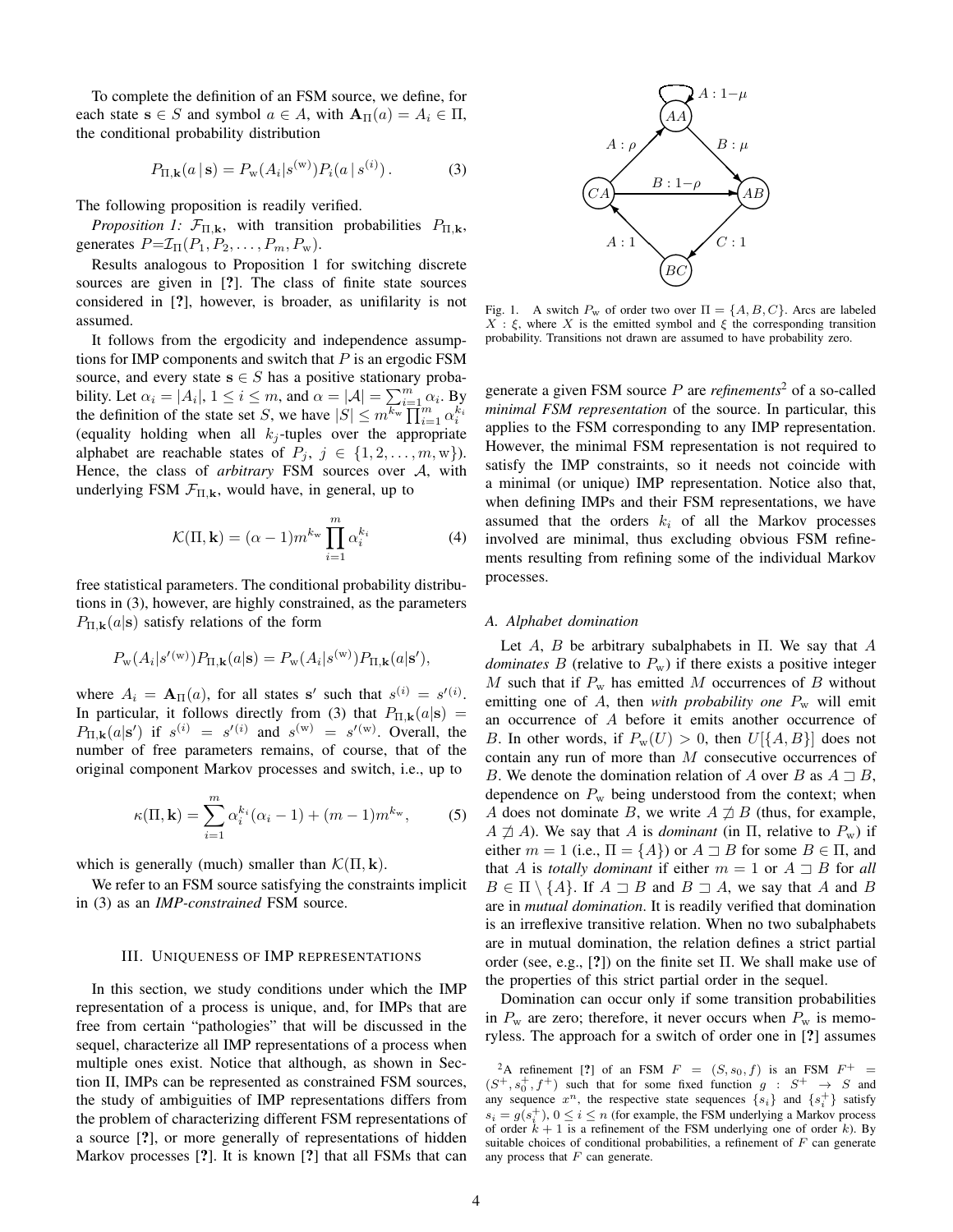(a)

(b)



Fig. 2. Switches for ambiguous IMP representation: (a)  $P_w$  over  $\{C, D\}$ , ord $(P_w) = 1$  ( $C = A \cup B$ , and the internal structure of  $P_C$  is also shown), (b)  $P'_w$  over  $\{A, B, D\}$ , ord $(P'_w) = 2$ . Arcs are labeled with their corresponding emitted symbols and transition probabilities; transitions not shown have probability zero.

that  $P_w(A|A) > 0$  for all  $A \in \Pi$ . Clearly, this precludes alphabet domination. However, the condition is too stringent to do so, or as a condition for uniqueness.

*Example 1:* Consider an IMP  $P = \mathcal{I}_{\Pi}(P_1, P_2, P_3; P_w)$  with  $\Pi = \{A, B, C\}$ , and  $P_w$  as defined by Figure 1, where  $\text{ord}(P_w) = 2$ , and transitions are labeled with their respective emitted symbols and probabilities. We assume that  $\mu \in (0, 1]$ and  $\rho \in (0, 1)$ . For this switch, we have  $A \supseteq B$ ,  $A \supseteq C$ ,  $B \sqsupset C$  and  $C \sqsupset B$ . Subalphabet A is totally dominant, and, if  $\mu$  < 1, it is not dominated. Subalphabets B and C are in mutual domination for all  $\mu \in (0,1]$ ; if  $\mu = 1$ , every pair of subalphabets is in mutual domination. In all cases,  $P_w$  is aperiodic.

## *B. Conditions for uniqueness*

We derive sufficient conditions for the uniqueness of IMP representations, and show how ambiguities may arise when the conditions are not satisfied. The main result of the subsection is given in the following theorem, whose derivation and proof are deferred to Appendix ??.

*Theorem 1:* Consider an IMP  $P = \mathcal{I}_{\Pi}(P_1, P_2, \ldots, P_m; P_w)$ satisfying the following conditions:

- i) no two subalphabets in  $\Pi$  are in mutual domination,
- ii) no subalphabet in  $\Pi$  is totally dominant, and
- iii) none of the processes  $P_i$  is memoryless.

Then, if  $P = \mathcal{I}_{\Pi'}(P'_1, P'_2, \dots, P_{m'}; P'_w)$  for some partition  $\Pi'$ and finite memory processes  $P'_1, P'_2, \ldots, P_{m'}$ ,  $P'_w$ , we must have  $\mathcal{I}_{\Pi} \equiv \mathcal{I}_{\Pi'}$ .

*Example 2:* We consider alphabets  $A, B, D$ , and  $C =$  $A \cup B$ , and respective associated processes  $P_A, P_B, P_D, P_C$ . Part (a) of Fig. 2 shows a switch  $P_w$  of order 1 over  $\Pi = \{C, D\}$ . Here,  $P_C$  is in itself an interleaved process  $P_C = \mathcal{I}_{\{A,B\}}(P_A, P_B; P_w^C)$  with  $P_B$  chosen as a memoryless process so that  $P_C$  has finite memory (specifically,  $\text{ord}(P_C) \leq 2 \text{ ord}(P_A)$ ;  $P_D$  is not memoryless, and we have  $\nu, \mu \in (0, 1)$ . Part (b) shows a switch  $P'_{\rm w}$  of order two over  $\Pi' = \{A, B, D\}$ . The node labeled \*A (resp. \*B) represents all the states that end in  $A$  (resp.  $B$ ). It is readily verified that  $P = \mathcal{I}_{\Pi}(P_C, P_D; P_w) = \mathcal{I}_{\Pi'}(P_A, P_B, P_D; P'_w)$ , so P is

an ambiguous IMP. It is also readily verified that both  $\mathcal{I}_{\Pi}$  and  $\mathcal{I}_{\Pi'}$  violate Condition (ii) of Theorem 1: C is totally dominant in  $\mathcal{I}_{\Pi}$ , and A is totally dominant in  $\mathcal{I}_{\Pi'}$ . In fact, the figure exemplifies a more detailed variant of Theorem 1, presented as Theorem 2 below, which characterizes ambiguities when Condition (ii) of the original theorem is removed.

Given partitions  $\Pi$  and  $\Pi'$  of A, we say that  $A_i \in \Pi$  *splits* in  $\Pi'$  if  $A_i$  is partitioned into subalphabets in  $\Pi'$ , i.e.  $A'_j \subseteq A_i$ for all  $A'_j \in \Pi'$  such that  $A'_j \cap A_i \neq \emptyset$ .

*Theorem 2:* Consider an IMP  $P = \mathcal{I}_{\Pi}(P_1, P_2, \dots, P_m; P_w)$ such that no two subalphabets are in mutual domination, and none of the processes  $P_i$  is memoryless. Then, if  $P =$  $\mathcal{I}_{\Pi'}(P'_1, P'_2, \ldots, P'_{m'}; P'_w)$  for some partition  $\Pi'$ , we must have  $A_i \in \Pi'$  for all subalphabets  $A_i \in \Pi$  except possibly for one subalphabet  $A_{i_0} \in \Pi$ , which must be totally dominant and split in  $\Pi'$ .

The proof of Theorem 2 is also deferred to Appendix ??. The theorem covers the special case of  $m = 1$ , which is excluded by Condition (ii) in Theorem 1. In this case, the IMP is actually a finite-memory process, which admits the two "obvious" IMP representations (with  $m = 1$  and  $m = |\mathcal{A}| = |A_1|$ , respectively) mentioned in the introduction.

*C. Ambiguities due to memoryless components in the domination-free case*

In this subsection, we eliminate Condition (iii) of Theorem 1, while strengthening Conditions (i) and (ii) by excluding all forms of alphabet domination. We characterize all the representations of an IMP when ambiguities, if any, are due solely to memoryless components.

We say that a partition Π' is a *refinement* of Π if every subalphabet  $A_i \in \Pi$  splits in  $\Pi'$ . When  $\Pi'$  is a refinement of Π, we denote by  $\Psi_{\Pi,\Pi'} : \Pi' \to \Pi$  the function mapping a subalphabet  $A'_j \in \Pi'$  to the subalphabet  $A_i \in \Pi$  that contains it. The notation and map extend in the natural way to arbitrary strings, namely  $\Psi_{\Pi,\Pi'} : (\Pi')^k \to \Pi^k$  for all  $k \geq 0$ . We will omit the indices  $\Pi$ ,  $\Pi'$  from  $\Psi$  when clear from the context.

*Lemma 1:* Consider a partition  $\Pi = \{A_1, A_2, \ldots, A_m\},\$ together with a refinement  $\Pi' = \{B_1, B_2, A_2, \ldots, A_m\}$  of  $\Pi$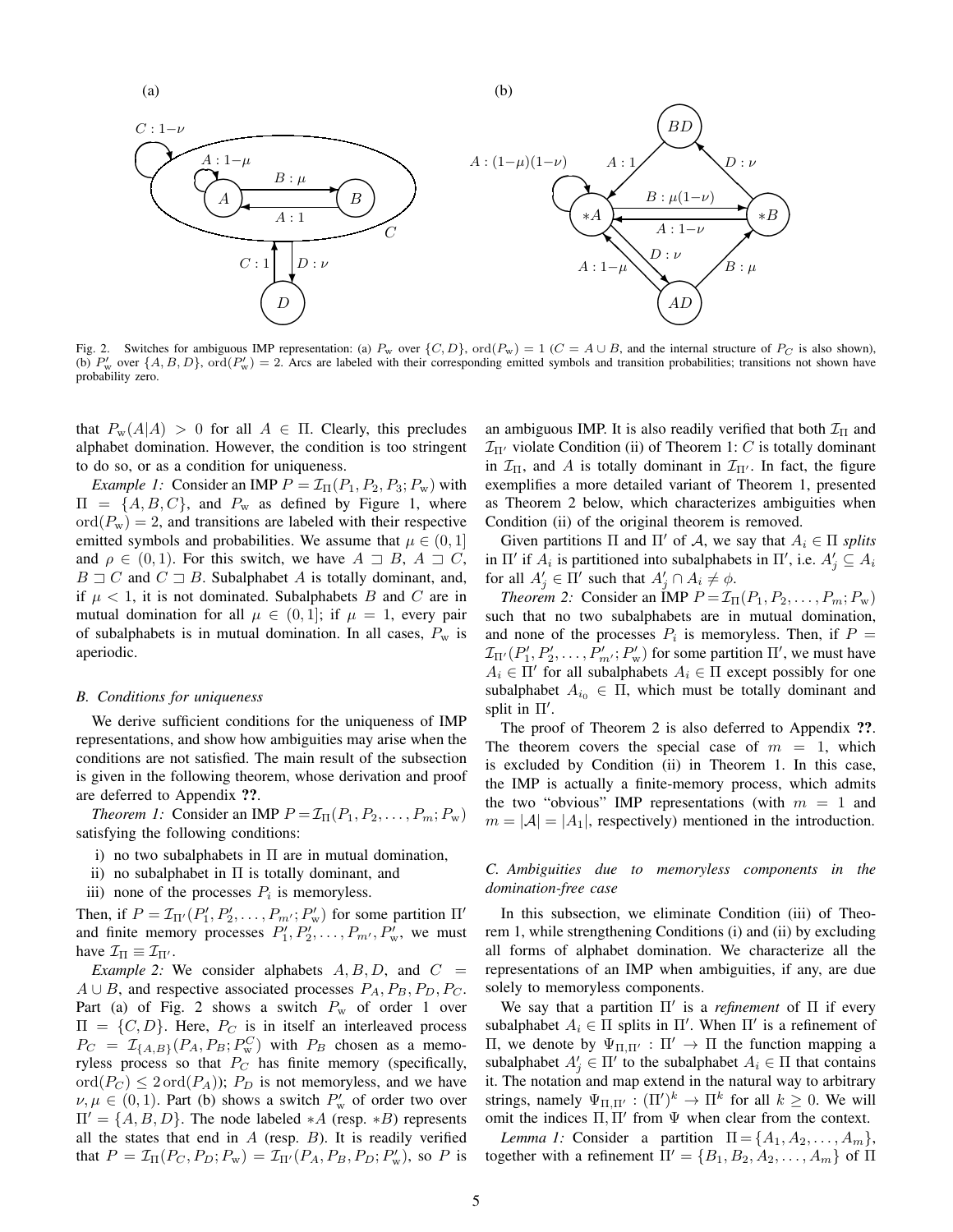(i.e.,  $A_1 = B_1 \cup B_2$ ). Let  $P = \mathcal{I}_{\Pi}(P_1, P_2, \dots, P_m; P_w)$ , where  $P_1$  is memoryless, and let  $P'_1$  $\prime$  =  $\mathcal{I}_{\Pi'_{2}}(P_1^{(1)},P_1^{(2)},P_2,\ldots,P_m;P'_w)$ , where both  $P_1^{(1)}$  and  $P_1^{(2)}$  are memoryless. Then,  $P = P'$  if and only if the following conditions hold:

$$
P_1^{(j)}(b) = \frac{P_1(b)}{P_1(B_j)}, \ b \in B_j, \quad j \in \{1, 2\},\tag{6}
$$

$$
\mathcal{S}(P'_w) = \{ S' \in (\Pi')^{k_w} \, | \, \Psi(S') \in \mathcal{S}(P_w) \},\tag{7}
$$

and for all  $A \in \Pi'$  and  $S' \in \mathcal{S}(P'_{\rm w})$ , with  $S = \Psi(S')$ ,

$$
P'_{\mathbf{w}}(A|S') = \begin{cases} P_{\mathbf{w}}(A|S), & A = A_i, i \ge 2, \\ P_{\mathbf{w}}(A_1|S)P_1(B_j), & A = B_j, j = 1, 2. \end{cases}
$$
 (8)

Remark. The proof of Lemma 1 is deferred to Appendix ??. The lemma is interpreted as follows: since, given  $\mathcal{I}_{\Pi}$ , processes  $P_1^{(1)}$ ,  $P_1^{(2)}$ , and  $P_w'$  can always be defined to satisfy (6)–(8), an IMP  $P$  with a nontrivial memoryless component always admits alternative representations where the alphabet associated with the memoryless process has been split into disjoint parts (the split may be into more than two parts, if the lemma is applied repeatedly). We refer to such representations as *memoryless refinements* of the original representation  $\mathcal{I}_{\Pi}$ . Using the lemma repeatedly, we conclude that  $P$  admits a refinement where all the memoryless components are defined over singleton alphabets. On the other hand, the memoryless components  $P_1^{(1)}$  and  $P_1^{(2)}$  of P' can be merged if and only if  $P'_w$  satisfies the constraint

$$
P'_{\rm w}(B_2|S') = \gamma P'_{\rm w}(B_1|S')
$$
 (9)

for a constant  $\gamma$  independent of  $S' \in \mathcal{S}(P'_{w})$ . Indeed, when (9) holds, we set  $P_1(B_1) = 1/(1+\gamma)$  and  $P_1(B_2) = \gamma/(1+\gamma)$ , and  $P_1, P_w$  are defined implicitly by (6)–(8). Notice that the constraint (9) is trivially satisfied when the switch  $P'_{\text{w}}$ is memoryless (and so is also the resulting  $P_w$ ). Thus, in this case, memoryless component processes can be split or merged arbitrarily to produce alternative IMP representations. When the switch has memory, splitting is always possible, but merging is conditioned on (9). We refer to a representation where no more mergers of memoryless processes are possible, as well as to the corresponding partition Π, as *canonical* (clearly, the canonicity of  $\Pi$  is relative to the given IMP).<sup>3</sup>

We denote the canonical representation associated with an IMP  $P = \mathcal{I}_{II}$  by  $(\mathcal{I}_{II})^*$ , and the corresponding canonical partition by  $(\Pi)_P^*$ . Also, we say that P is *domination-free* if there is no alphabet domination in *any* IMP representation of P. The main result of the subsection is given in the theorem below, whose proof is presented in Appendix ??.

*Theorem 3:* Let  $P = \mathcal{I}_{\Pi}$  and  $P' = \mathcal{I}_{\Pi'}$  be domination-free IMPs over A. Then,  $P = P'$  if and only if  $(\mathcal{I}_{\Pi})^* \equiv (\mathcal{I}_{\Pi'})^*$ .

Theorem 3 implies that, in the domination-free case, all the IMP representations of a process are those constructible by sequences of the splits and mergers allowed by Lemma 1. In particular, this always applies to the case of memoryless switches, where domination does not arise.

*Corollary 1:* Let  $P = \mathcal{I}_{\Pi}$  and  $P' = \mathcal{I}_{\Pi'}$  be IMPs over A, where the switches  $P_w$  and  $P'_w$  are memoryless. Then,  $P = P'$ if and only if  $(\mathcal{I}_{\Pi})^* \equiv (\mathcal{I}_{\Pi'})^*$ .

## IV. THE DEINTERLEAVING SCHEME

Given any finite alphabet A, a sequence  $u^t \in A^t$ , and a nonnegative integer k, denote by  $\hat{H}_k(u^t)$  the kth order (unnormalized) empirical entropy of  $u^t$ , namely,  $\hat{H}_k(u^t)$  =  $-\log \hat{P}_k(u^t)$ , where  $\hat{P}_k(u^t)$  is the ML (or empirical) probability of  $u^t$  under a kth order Markov model with a fixed initial state. Let  $z^n$  be a sequence over A. An arbitrary partition  $\Pi$  of  $A$  naturally defines a deinterleaving of  $z^n$  into sub-sequences  $z_i = z^n[A_i], \quad 1 \leq i \leq m$ , with a switch sequence  $\mathbf{Z}_{w} = \mathbf{A}_{\Pi}(z^n)$ . Given, additionally, an order vector  ${\bf k} = (k_1, k_2, \dots, k_m, k_w)$ , we define

$$
\hat{H}_{\Pi,\mathbf{k}}(z^n) = \sum_{i=1}^m \hat{H}_{k_i}(\mathbf{z}_i) + \hat{H}_{k_{\mathrm{w}}}(\mathbf{Z}_{\mathrm{w}}).
$$

This quantity can be regarded as the (unnormalized) empirical entropy of  $z^n$  with respect to  $F = \mathcal{F}_{\Pi,\mathbf{k}}$  *for an IMPconstrained* FSM source (as discussed in Subsection II-B). Indeed, let  $\hat{P}_{\Pi,\mathbf{k}}(z^n)$  denote the ML probability of  $z^n$  with respect to F under IMP constraints, i.e., denoting by  $\mathcal{P}_{\mathcal{I}}(\mathcal{F}_{\Pi,k})$ the class of all IMPs generated by  $F$  (i.e., all FSM sources based on  $F$  with parameter vectors satisfying the IMP constraints), we have

$$
\hat{P}_{\Pi,\mathbf{k}}(z^n) = \max_{P \in \mathcal{P}_{\mathcal{I}}(\mathcal{F}_{\Pi,\mathbf{k}})} P(z^n).
$$
 (10)

Clearly, by (2),  $\hat{P}_{\Pi,\mathbf{k}}(z^n)$  is obtained by maximizing, independently, the probabilities of the component and switch sequences derived from  $z^n$ , and, thus, we have  $\hat{H}_{\Pi,\mathbf{k}}(z^n) =$  $-\log \hat{P}_{\Pi,\mathbf{k}}(z^n)$ . Notice that  $\hat{P}_{\Pi,\mathbf{k}}(z^n)$  is generally different from (and upper-bounded by) the ML probability with respect to F for an *unconstrained* FSM source; this ML probability will be denoted  $\hat{P}_F^*(z^n)$ . The *penalized cost* of  $z^n$  relative to Π and k is defined as

$$
C_{\Pi,\mathbf{k}}(z^n) = \hat{H}_{\Pi,\mathbf{k}}(z^n) + \beta \kappa \log(n+1), \qquad (11)
$$

where  $\kappa = \kappa(\Pi, \mathbf{k})$ , as given in (5), is the number of free statistical parameters in a generic IMP-constrained FSM source based on  $F$ , and  $\beta$  is a nonnegative (penalization) constant.<sup>4</sup>

Given a sample  $z^n$  from an IMP  $P$ , our deinterleaving scheme estimates a partition  $\hat{\Pi}(z^n)$ , and an order vector  $\hat{\mathbf{k}}(z^n)$ , for the estimated IMP representation of P. The desired estimates are obtained by the following rule:

$$
\left(\hat{\Pi}(z^n), \hat{\mathbf{k}}(z^n)\right) = \arg\min_{\left(\Pi', \mathbf{k'}\right)} C_{\Pi', \mathbf{k'}}(z^n),\tag{12}
$$

where  $(\Pi', \mathbf{k}')$  ranges over all pairs of partitions of A and order vectors **k**'. In the minimization, if  $C_{\Pi',\mathbf{k'}}(z^n)$  =

<sup>&</sup>lt;sup>3</sup>The special case of this result for IMPs with memoryless switches discussed in [?] uses a slightly different definition of canonicity.

<sup>4</sup>For convenience, we set the penalty terms in (11) all proportional to  $log(n + 1)$ , rather than the term corresponding to  $z_i$  being proportional to  $\log |z_i|$ . Given our basic assumptions on switch processes, if  $z^n$  is a sample from an IMP,  $|z_i|$  will, almost surely, be proportional to n. Therefore, the simpler definition adopted has no effect on the main asymptotic results. Clearly, using  $\log(n + 1)$  in lieu of  $\log n$ , which will be convenient in some derivations, is also of negligible effect.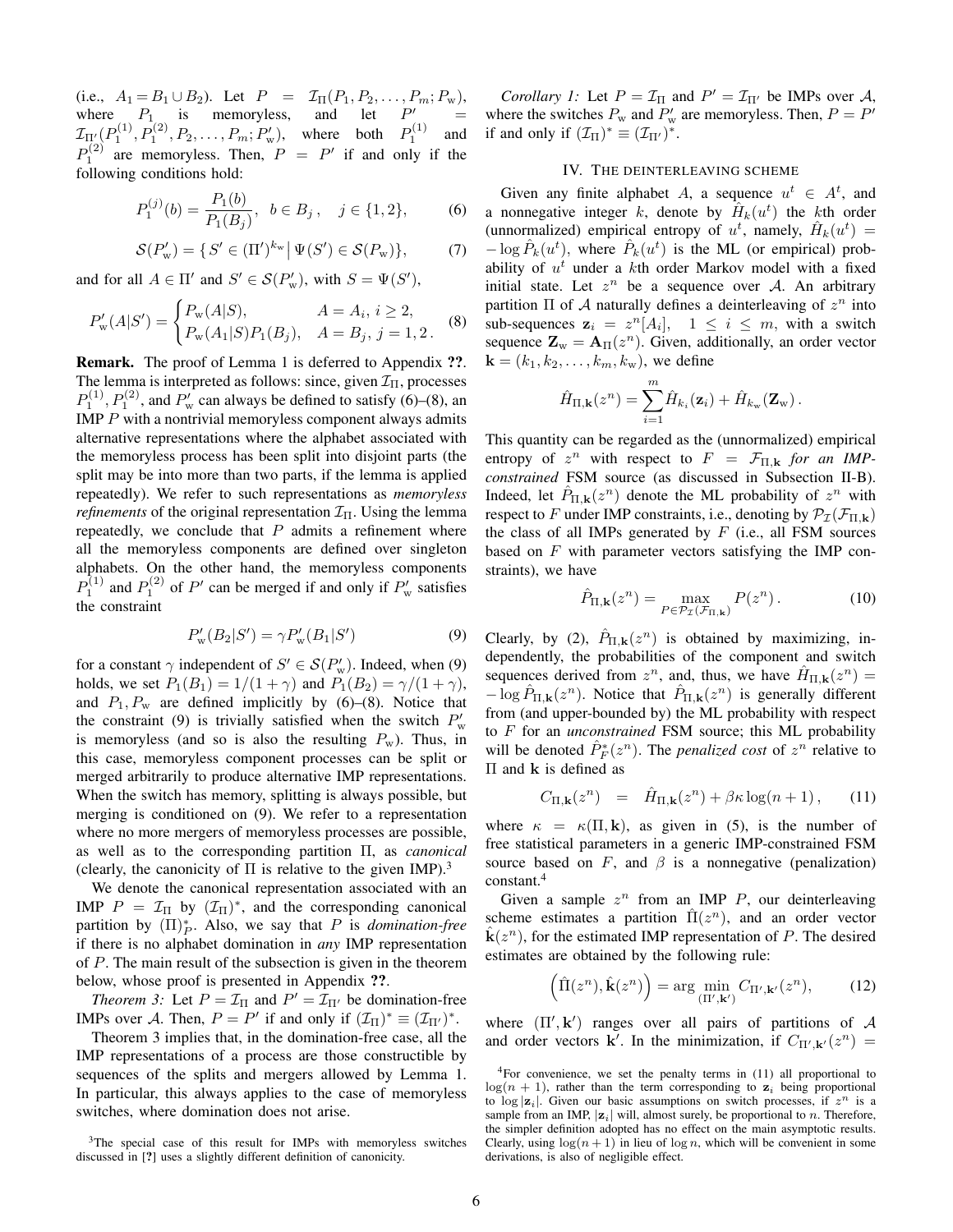$C_{\Pi'',\mathbf{k}''}(z^n)$ , for different pairs  $(\Pi',\mathbf{k}')$  and  $(\Pi'',\mathbf{k}'')$ , the tie is broken first in favor of the partition with the smallest number of alphabets. Notice that although the search space in (12) is defined as a Cartesian product, once a partition  $\Pi'$  is chosen, the optimal process orders  $k'_j$  are determined independently for each  $j \in \{1, 2, \ldots, m, w\}$ , in a conventional penalized ML Markov order estimation procedure (see, e.g., [?]). Also, it is easy to verify that the optimal orders  $k_i$  must be  $O(\log n)$ , reducing the search space for  $k'$  in (12).

Our main result is given by the following theorem, whose derivation and proof are presented in Appendix ??. Recall that  $(\Pi)_P^*$  denotes the canonical partition of P (Subsection III-C).

*Theorem 4:* Let  $P = \mathcal{I}_{\Pi}(P_1, P_2, \dots, P_m; P_w)$ , and let  $z^n$  be a sample from  $P$ . Then, for suitable choices of the penalization constant  $\beta$ ,  $\hat{\Pi}(z^n)$  is compatible with P, and  $\hat{k}(z^n)$  reproduces the order vector of the corresponding IMP representation  $\mathcal{I}_{\hat{\Pi}}$ , almost surely as  $n \to \infty$ . Furthermore, if  $P$  is domination-free, we have

$$
\hat{\Pi}(z^n)=(\Pi)_P^*\quad\text{a.s. as }\ n\to\infty\,.
$$

Remarks. 1) Theorem 4 states that our scheme, when presented with a sample from an interleaved process, will almost surely recover an alphabet partition compatible with the process. If the interleaved process is domination-free, the scheme will recover the canonical partition of the process, from which *all* compatible partitions can be generated via repeated applications of Lemma 1. The difficulty in establishing the first claim of the theorem resides in the size of the class of models that participate in the optimization (12). The fact that a compatible partition will prevail over any specific incompatible one eventually almost surely, for any penalization coefficient  $\beta \geq 0$ , will be readily established through a large deviations argument. However, the class contains models whose size is not bounded with  $n$ . In fact, it is well known (see, e.g., [?]) that the stationary distribution of the ergodic process P can be approximated arbitrarily (in the entropy sense) by finite memory processes of unbounded order. Thus, without appropriately penalizing the model size, a sequence of "single stream" hypotheses of unbounded order can get arbitrarily close in cost to the partitions compatible with  $P$ . We will prove that an appropriate positive value of  $\beta$  suffices to rule out these large models that asymptotically approach P. To establish the second claim of the theorem, we will take advantage of the observation that the canonical representation of a dominationfree IMP, is, in a sense, also the most "economical". Indeed, comparing the number of free statistical parameters in the two IMP representations considered in Lemma 1, we obtain, using  $(5)$ ,

$$
\kappa(\Pi',\mathbf{k}') - \kappa(\Pi,\mathbf{k}) = m(m+1)^{k_{\rm w}} - (m-1)m^{k_{\rm w}} - 1.
$$
 (13)

It is readily verified that the expression on the right hand side of (13) vanishes for  $k_w = 0$ , and is strictly positive when  $k_w >$ 0 (since  $m \ge 1$ ). Therefore, splitting a memoryless component as allowed by Lemma 1, in general, can only increase the number of parameters. Thus, the canonical partition minimizes the model size, and with an appropriate choice of  $\beta > 0$ , our penalized ML scheme will correctly identify this minimal model.

2) If a bound is known on the orders of the component and switch processes, then it will follow from the proof in Appendix ?? that the first claim of Theorem 4 can be established with any  $\beta \geq 0$ . However, an appropriate positive value of  $\beta$  is still needed, even in this case, to recover the canonical partition in the second claim of the theorem. Our deinterleaving scheme assumes that IMPs based on  $\mathcal{F}_{\Pi,k}$ are fully parametrized, i.e., the class has  $\kappa$  free statistical parameters. If the actual IMP being estimated is less than fully parametrized (i.e., it does have some transition probabilities set to zero), the effect of penalizing with the full  $\kappa$  is equivalent to that of using a larger penalization coefficient  $\beta$ .

## V. EXPERIMENTAL RESULTS

We report on experiments showing the performance of practical implementations of the proposed deinterleaver. The experiments were based on test sets consisting of 200 interleaved sequences each. Each sequence was generated by an IMP with  $m=3$ , subalphabet sizes  $\alpha_1=4$ ,  $\alpha_2=5$ ,  $\alpha_3=6$ , component Markov processes of order  $k_i \leq 1$  with randomly chosen parameters, and a switch of order  $k_{\rm w} \leq 1$  as described below. In all cases, the switches were domination-free. Deinterleaving experiments were run on prefixes of various lengths of each sequence, and, for each prefix length, the fraction of sequences correctly deinterleaved was recorded.

In the first set of experiments, the component Markov processes, all of order one, were interleaved by uniformly distributed memoryless switches (i.e.,  $\mathbf{k} = (1, 1, 1, 0)$ ). We compared the deinterleaving performance of the ML-based scheme proposed here with that of an implementation of the scheme of [?], with tolerances for the latter optimized (with knowledge of the correct partition) to obtain the best performance for each sequence length. Two variants of the ML-based scheme were tested: Variant (a) implements (12) via exhaustive search over all partitions.<sup>5</sup> Since this is rather slow, a heuristic Variant (b) was developed, based on a randomized gradient descent-like search. This variant, which is briefly described next, is much faster, and achieves virtually the same deinterleaving performance as the full search.

The *neighborhood* of radius t of a partition Π, denoted  $\mathcal{N}_t(\Pi)$ , is the set of all partitions  $\Pi'$  obtained from  $\Pi$  by switching up to t symbols of  $A$  from their original subalphabets in Π to other subalphabets (including possibly new subalphabets not present in  $\Pi$ ). The main component of the heuristic starts from an input sequence  $z^n$  and a random partition  $\Pi_0$  of A, and exhaustively searches for the partition  $\Pi'$  that minimizes the cost  $C_{\Pi'}(z^n)$  within the neighborhood  $\mathcal{N}_t(\Pi_0)$ , for some small fixed value of t. The minimizing partition then becomes the center for a new exhaustive neighborhood search. This "greedy" deterministic process continues until no improvements in the cost function can be obtained. At this point, the best partition  $\Pi$  observed so far is perturbed by picking a random partition  $\Pi'_0 \in \mathcal{N}_r(\Pi)$ , for a fixed radius

<sup>&</sup>lt;sup>5</sup>We recall that given a sequence  $z^n$  and a partition  $\Pi$ , the order vector **k** minimizing the cost  $C_{\Pi,\mathbf{k}}(z^n)$  is determined through conventional penalized-ML order estimators for the various sub-sequences induced by Π. We assume that this minimizing order vector is used in all cost computations, and omit further mention of it.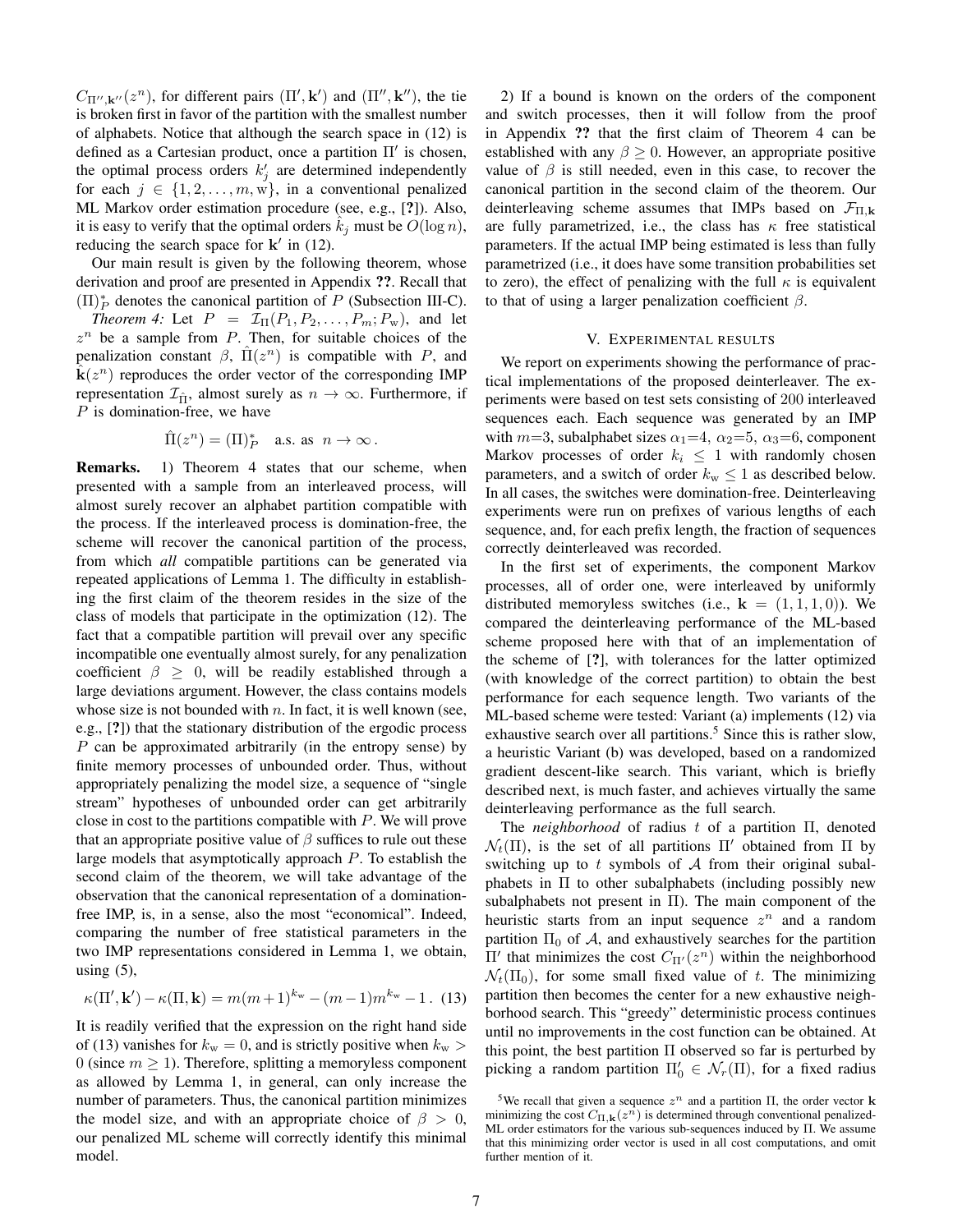#### TABLE I

FRACTION OF CORRECTLY DEINTERLEAVED SEQUENCES (OUT OF 200) VS. SEQUENCE LENGTH, FOR TWO VARIANTS OF THE PROPOSED SCHEME (ML(a) AND ML(b)), AND FOR THE SCHEME OF [?]. A PENALIZATION CONSTANT  $\beta=\frac{1}{2}$  was used in all cases for the ML-based schemes.

|                  | memoryless switch        |       |                   | switch with memory       |       |                     |            |
|------------------|--------------------------|-------|-------------------|--------------------------|-------|---------------------|------------|
|                  | ${\bf k} = (1, 1, 1, 0)$ |       |                   | ${\bf k} = (1, 1, 1, 1)$ |       | ${\bf k}=(0,1,1,1)$ |            |
|                  |                          |       |                   |                          |       | ML(b)               | ML(b)      |
| $\boldsymbol{n}$ | ML(a)                    | ML(b) | $\lceil ? \rceil$ | ML(a)                    | ML(b) | canonical           | compatible |
| 250              | 0.010                    | 0.010 | 0.000             | 0.310                    | 0.300 | 0.215               | 0.225      |
| 500              | 0.135                    | 0.130 | 0.000             | 0.635                    | 0.620 | 0.600               | 0.625      |
| 1000             | 0.440                    | 0.420 | 0.000             | 0.915                    | 0.915 | 0.880               | 0.900      |
| 2500             | 0.820                    | 0.815 | 0.000             | 0.995                    | 0.995 | 0.990               | 0.990      |
| 5000             | 0.960                    | 0.960 | 0.005             | 1.000                    | 1.000 | 1.000               | 1.000      |
| 10000            | 0.990                    | 0.990 | 0.030             | 1.000                    | 1.000 | 1.000               | 1.000      |
| 15000            | 1.000                    | 1.000 | 0.080             | 1.000                    | 1.000 | 1.000               | 1.000      |
| 20000            | 1.000                    | 1.000 | 0.135             | 1.000                    | 1.000 | 1.000               | 1.000      |
| 50000            |                          | 1.000 | 0.460             |                          | 1.000 | 1.000               | 1.000      |
| 100000           |                          | 1.000 | 0.770             |                          | 1.000 | 1.000               | 1.000      |
| 500000           |                          | 1.000 | 0.965             |                          | 1.000 | 1.000               | 1.000      |
| 1000000          |                          | 1.000 | 0.980             |                          | 1.000 | 1.000               | 1.000      |

 $r > t$ , and the deterministic search is repeated using  $\Pi'_0$ in lieu of  $\Pi_0$  as the starting point. The routine stops if a given number  $N$  of consecutive rounds of such perturbations do not yield further cost reductions, at which point the best partition Π observed so far is returned as a candidate solution. To improve deinterleaving reliability, this basic scheme can be run for several independent starting random partitions  $\Pi_0$ , noting the overall cost minimum. The number  $R$  of such outer iterations, the maximum count  $N$  of consecutive perturbations without improvement, and the neighborhood radii  $t$  and  $r$ , are parameters controlling the complexity vs. deinterleaving performance trade-off of the heuristic. For our experiments, we found that  $R = 5$ ,  $N = 15$ ,  $t = 1$ , and  $r = 2$ , yielded performance virtually identical to a full exhaustive partition search, with orders of magnitude reduction in complexity.<sup>6</sup>

The results of the experiments with memoryless switches are summarized in columns 2–4 of Table ??. The table shows that the proposed ML-based scheme (in either variant) achieves better than 80% deinterleaving accuracy for sequences as short as  $n = 2500$ , with perfect deinterleaving for  $n > 15000$ , whereas the scheme of [?], although fast, requires much longer sequences, correctly deinterleaving just one sequence in 200 for  $n = 5000$ , and achieving 98% accuracy for  $n = 10^6$  (the maximum length tested in the experiments). This comparison is illustrated by the curves labeled  $(1)$  and  $(2)$  in Figure ??.

In the second set of experiments, we used, for each sequence, the same component processes as in the first set, but with a switch  $P_w$  of order one (i.e.,  $\mathbf{k} = (1, 1, 1, 1)$ ), with random parameters and uniform marginal subalphabet probabilities. The results are presented in columns 5–6 of Table ??, and plotted in the curve labeled 3 in Figure ??. We observe that the additional structure resulting from the switch memory allows for improved deinterleaving performance for shorter sequences: better than 60% accuracy is obtained for sequences as short as  $n = 500$ , while perfect deinterleaving is obtained for  $n \geq 5000$ . A comparison with the scheme of [?] is omitted in this case, as the determination of appropriate statistics thresholds (not discussed in [?]) appears more involved than in the memoryless switch case, and is beyond the scope of this paper.

Finally, in a third set of experiments, we maintained switches of order one, but let the component process  $P_1$  in each case be memoryless (i.e.,  $\mathbf{k} = (0, 1, 1, 1)$ ). Recall that, by Lemma 1, the resulting IMPs in this case have ambiguous representations. Results for the heuristic ML-based scheme are presented in columns 7–8 of Table ??, which list the fraction of sequences of each length for which the deinterleaver picked the canonical partition, or any compatible partition, respectively. We observe that, except for minor deviations for the shorter sequence lengths, the deinterleaver consistently picks the canonical partition, as expected from Theorem 4. The fraction of sequences for which the canonical partition is chosen is plotted in the curve labeled  $(4)$  in Figure  $?$ ?. Memoryless components are excluded in [?], so a comparison is not possible in this case.

Recalling the second remark at the end of Section IV, we note that any nonnegative value of the penalization constant  $\beta$  would have sufficed for the ML schemes in the first two sets of experiments, since the IMPs considered have unique representations, and the order of all the processes tested was bounded by 1. However, a positive value of  $\beta$  is required to recover the canonical partition (and from it, all compatible partitions) in the case of the third set. For shorter sequences, a value of  $\beta$  as small as possible is preferred to exclude non-compatible partitions, while a value of  $\beta$  as large as possible is preferred to recover the canonical partition. Overall, a value  $\beta = \frac{1}{2}$  worked well in practice in all cases, providing the best trade-off for shorter sequence lengths (clearly, the choice becomes less critical as the sequence length increases). This value of  $\beta$  is smaller than the value employed in the proof of Theorem 4. In general, the question of determining the minimal penalty that guarantees consistent deinterleaving remains open. The situation bears some similarity to the one encountered with Markov order estimators: while it is known that  $\beta = \frac{1}{2}$  guarantees strong consistency in all cases, it

<sup>&</sup>lt;sup>6</sup>In fact, to keep running times reasonable, the exhaustive search was given the benefit of limiting the search space to partitions  $\Pi$  with  $|\Pi| \leq 4$ . No such limitation was assumed for the heuristic scheme, whose search space included, in principle, partitions of any size  $|\Pi| \leq |\mathcal{A}|$ .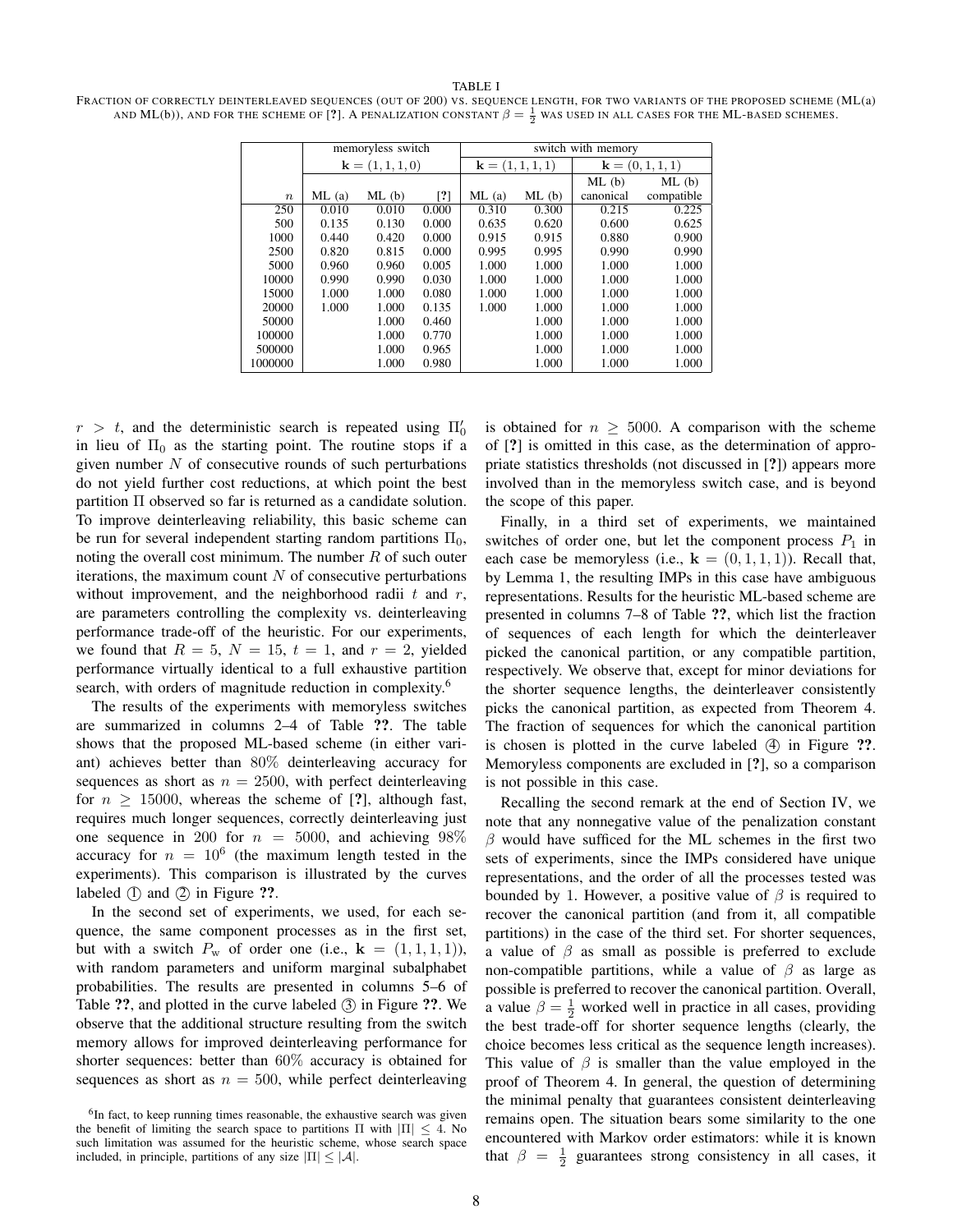

Fig. 3. Deinterleaving success rate vs. sequence length for various IMPs and deinterleavers.

is also known that much smaller penalization constants (or even penalization functions  $o(\log n)$  may suffice when the process order is bounded [?]. The general question of the minimal penalization that guarantees consistent unbounded order estimation is, also in this case, open [?].

## APPENDIX A

# UNIQUENESS OF IMP REPRESENTATIONS: DERIVATIONS

# *A. Derivation of Theorems 1 and 2*

Theorems 1 and 2 will be established through a series of lemmas. The first one (Lemma ?? below) captures some essential properties of the interleaved process  $P=\mathcal{I}_{\Pi}(P_1, P_2, \ldots, P_m; P_w)$  and of the domination relation, which we will draw upon repeatedly in the sequel. These properties follow immediately from our ergodicity and independence assumptions. Intuitively, the key point is that if  $A_1 \not\supseteq A_2$ , the interleaved system can always take a trajectory (of positive probability) where it reaches an arbitrary state  $s$ of  $P_1$ , and then, without returning to  $A_1$ , visits any desired part of  $A_2$  any desired number of times (while the state of  $P_1$  remains, of course, unchanged). The last segment of the trajectory, with an unbounded number of occurrences of  $A_2$ , can be chosen independently of s. For ease of reference, these observations are formally stated in the lemma below, where  $N_a(z)$  denotes the number of occurrences of a symbol a in a string z.

*Lemma 2:* Consider the subalphabets  $A_1, A_2 \in \Pi$ , and assume  $A_1 \not\sqsupseteq A_2$ .

- i) Let  $M_1$  and  $M$  be arbitrary integers. There exist strings  $U, V \in \Pi^*$  such that  $P_w(UV) > 0$ ,  $N_{A_1}(U) \geq M_1$ ,  $N_{A_1}(V) = 0$ ,  $N_{A_2}(V) \ge M$ , and  $P_w(A_1 | UV) > 0$ .
- ii) Let  $M_2$  be an arbitrary integer, let s be an arbitrary state of  $P_1$ , and consider an arbitrary subset  $B_2 \subseteq A_2$  and an integer  $M_1 \geq k_1$ . There exists an integer  $M \geq M_2$ , and strings  $u, v \in A^*$  such that uv is consistent with UV (with  $|u| = |U|$ ), where U and V are the strings obtained from Part ??) for these values of  $M_1$  and  $M$ ,

 $u[A_1] = u's$  for some  $u' \in A_1^*$ ,  $|v[B_2]| \geq M_2$ , and the choice of  $v$  does not depend on  $s$  (in particular, the same v can be chosen for any  $s \in \mathcal{S}(P_1)$ ).

*Proof:* Part ??) follows from the ergodicity of  $P_w$ , the positivity of both  $P_w(A_1)$  and  $P_w(A_2)$ , and the definition of domination. The existence of the desired string  $u$  in Part ??) follows further from the independence of the component and switch processes, and from the ergodicity of  $P_1$  (in particular, the fact that  $P_1(s) > 0$ . Relying also on the ergodicity of  $P_2$ , we obtain the string v. The value of M is determined by how many times v must visit  $A_2$  to obtain  $M_2$  occurrences of symbols in the subset  $B_2$ . The independence of v from  $s$  follows from (2), which allows us to substitute any string over  $A_1$ , of positive probability, for  $u[A_1]$  in uv, resulting in a string  $\tilde{u}v$ , with  $P(\tilde{u}v) > 0$ ,  $\tilde{u}$  compatible with U, and  $\tilde{u}[A_1]$ ending in any desired state of  $P_1$ .

For succinctness, in the series of lemmas and corollaries that follows, we assume *throughout* that we are given an ambiguous IMP,  $P = \mathcal{I}_{\Pi}(P_1, P_2, \dots, P_m; P_w)$  $\mathcal{I}_{\Pi'}(P'_1, P'_2, \dots, P'_{m'}; P'_w)$ , where  $\Pi = \{A_1, A_2, \dots, A_m\}$  and  $\Pi' = \{A'_1, A'_2, \ldots, A'_{m'}\}$  are partitions of A, with  $\Pi \neq \Pi'$ . Clearly, for at least one alphabet  $A_i$  we must have  $A_i \notin \Pi'$ , so we assume, without loss of generality, that  $A_1 \notin \Pi'$ , and, furthermore, that  $A_1 \cap A'_1 \neq \emptyset$ . Also, we say that two subalphabets  $A_i, A_j \in \Pi$  *share* a subalphabet  $A'_\ell \in \Pi'$  if  $A'_\ell$ intersects both  $A_i$  and  $A_j$ .

*Lemma 3:* Assume that  $A_2$  shares  $A'_1$  with  $A_1$ , and  $A_1 \not\supseteq A_2$  $A_2$ . Then, for all  $a \in A_1 \cap A'_1$ ,  $P_1(a \mid s)$  is independent of  $s \in \mathcal{S}(P_1)$ .

*Proof:* Let  $a \in A_1 \cap A'_1$ , and  $s \in S(P_1)$ . Let  $U, V \in$  $\Pi^*$  and  $u, v \in A^*$  be the strings guaranteed by Lemma ?? for the given state s,  $M_2 = \text{ord}(P'_1)$ , and  $B_2 = A_2 \cap A'_1$ . Recall that v can be chosen independently of s, and  $|v[B_2]| \ge$  $M_2 = \text{ord}(P'_1)$ . Let  $\hat{v} = v[A'_1]$ , and let  $U'V' = A_{\Pi'}(uv)$ . Then, applying (1) separately to each of the two given IMP representations of P, and noting that  $|\hat{v}| \ge |v[B_2]| \ge \text{ord}(P_1'),$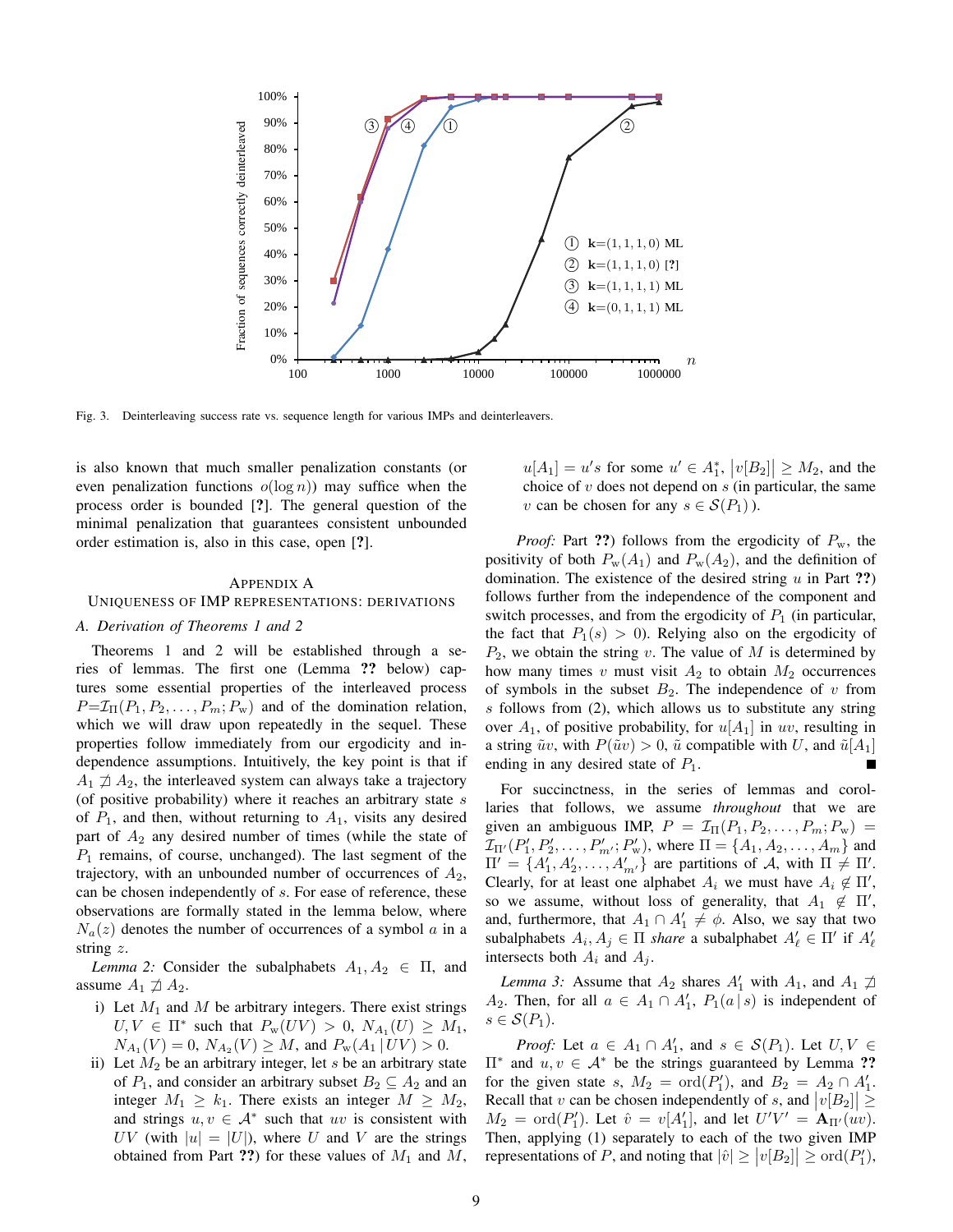we have

$$
P(a|uv) = P_1(a|s)P_w(A_1|UV) = P'_1(a|\hat{v})P'_w(A'_1|U'V').
$$

Now, recalling that  $P_w(A_1|UV) > 0$  by Lemma ??(??), we obtain

$$
P_1(a|s) = \frac{P'_1(a|\hat{v})P'_w(A'_1|U'V')}{P_w(A_1|UV)},
$$

which is independent of s.

*Lemma 4:* Assume that  $A'_1 \subseteq A_1$ ,  $A'_2 \cap A_1 \neq \emptyset$ , and  $A'_1 \nsupseteq A'_2$  $A'_2$ . Then,  $P'_1$  is memoryless.

*Proof:* The lemma follows by applying Lemma ?? with the roles of  $\Pi$  and  $\Pi'$  reversed, and observing that  $A'_1 \cap A_1 =$  $A'_1.$ 

*Lemma 5:* Assume that  $A_1 \not\supseteq A_2$  and  $A'_1 \subseteq A_1$ . If  $A'_2 \in$  $\Pi'$ , and  $A'_2$  ∩  $A_2 \neq \phi$ , then  $A'_1 \not\supseteq A'_2$ .

*Proof:* We apply Lemma ??, referring only to the strings V and v guaranteed by the lemma, and with  $B_2 = A_2 \cap A'_2$ . Thus, for any integer  $M_2$ , there exists a string  $V \in \Pi^*$  and a string v consistent with V such that  $M_2 \le |v[B_2]| \le |v[A_2']|$ , while  $N_{A_1}(V) = 0$  and, consequently,  $|v[A_1']| = 0$ . Letting  $V' = \mathbf{A}_{\Pi'}(v)$ , we then have  $N_{A'_{1}}(V') = 0$  and  $N_{A'_{2}}(V') \geq$  $M_2$  for arbitrarily large  $M_2$ . Thus,  $A'_1 \not\supset A'_2$ .

*Lemma 6:* Assume that  $A_1$  is not totally dominant,  $A'_1 \subseteq$  $A_1$ , and  $P'_1$  is memoryless. Then, for all  $a \in A'_1$ ,  $P_1(a|s)$  is independent of  $s \in \mathcal{S}(P_1)$ .

*Proof:* Since  $m > 1$  and  $A_1$  is not totally dominant, there exists a subalphabet, say  $A_2 \in \Pi$ , such that  $A_1 \not\supseteq A_2$ . Consider a symbol  $a \in A'_1$ . Let s be an arbitrary state of  $P_1$ , and let  $U, V, u$ , and v be the strings guaranteed by Lemma ?? for the state s, with  $M_2 = \max\{\text{ord}(P_w), \text{ord}(P'_w)\}\$ . Then, applying (1) to the two IMP representations under consideration, we have

$$
P(a|uv) = P_1(a|s)P_w(A_1|UV) = P'_1(a)P'_w(A'_1|U'V'),
$$
\n(14)

where  $U'V' = A_{\Pi'}(uv)$ , and we have relied on the fact that  $P'_1$  is memoryless. Recall from Lemma ??(??) that  $P_{\rm w}(A_1|UV) > 0$ . By our choice of  $M_2$ , it follows from (??) that

$$
P_1(a|s) = P'_1(a)P'_w(A'_1|V')/P_w(A_1|V) ,
$$

which is independent of  $s$ .

*Lemma 7:* Assume that  $A_1$  does not dominate any subalphabet  $A_j$ ,  $j > 1$ , that shares some  $A'_\ell \in \Pi'$  with  $A_1$ . Then, either  $P_1$  is memoryless, or  $A_1$  splits into subalphabets in  $\Pi'$ .

*Proof:* Assume that  $A_1$  does not split into subalphabets in  $\Pi'$ . Then, there exists a subalphabet  $A'_{\ell} \in \Pi'$  that intersects  $A_1$ but is not contained in it, so  $A_1$  shares  $A'_\ell$  with some  $A_j$ ,  $j >$ 1. By the lemma's assumptions, we have  $A_1 \not\supseteq A_j$ . Therefore, by Lemma ??,  $P_1(a|s)$  is independent of  $s \in \mathcal{S}(P_1)$  for all  $a \in A_1 \cap A'_\ell$ . Assume now that there is also a subalphabet  $A'_i \in \Pi'$  such that  $A'_i \subseteq A_1$ . By Lemma ??, we have  $A'_i \nightharpoondown A'_i$  $A'_\ell$ , and, therefore, by Lemma ??,  $P'_i$  is memoryless. Thus, by Lemma ??,  $P_1(a|s)$  is independent of s also when  $a \in$  $A'_i \subseteq A_1$ . Consequently, if  $A_1$  does not split in  $\Pi'$ , since every  $a \in A_1$  must belong to some  $A'_h \in \Pi'$ , and  $P_1(a|s)$  is independent of  $s \in \mathcal{S}(P_1)$  whether  $A'_h$  is contained in  $A_1$  or not,  $P_1$  must be memoryless.

*Lemma 8:* Assume that  $A_1$  is not totally dominant, and that  $A_1$  does not dominate any subalphabet  $A_j$ ,  $j > 1$ , that shares some  $A'_\ell$  with  $A_1$ . Then,  $P_1$  is memoryless.

*Proof:* If  $P_1$  is not memoryless, then by Lemma ??,  $A_1$  splits into subalphabets in  $\Pi'$ . Thus, up to re-labeling of subalphabets, we have  $A_1 = A'_1 \cup A'_2 \cup \cdots \cup A'_r$ , where  $A'_i \in \Pi', 1 \leq i \leq r \leq m'$ , with  $r > 1$ . Furthermore, by Lemma ??, at least one of the  $A'_i$ , say  $A'_1$ , is not memoryless (for, otherwise,  $P_1$  would be memoryless). By Lemma ??,  $A'_1$  must dominate all  $A'_i$ ,  $2 \le i \le r$ , and in particular,  $A_1^{\prime} \supseteq A_2^{\prime}$ . It follows from this domination relation that there exists a string  $U' \in (\Pi')^*$  such that  $P'_{\rm w}(A'_2|U') = 0$ , and  $P_{\rm w}'(A_1'|U') > 0$ . By the ergodicity of  $P_{\rm w}'$ , we can assume without loss of generality that the number of occurrences of subalphabets  $A'_1, A'_2, \ldots, A'_r$  in U' is at least  $k_1 = \text{ord}(P_1)$ . Let u be a string consistent with U'. We have  $|u[A_1]| \geq k_1;$ let  $t \in S(P_1)$  be the suffix of length  $k_1$  of  $u[A_1]$ . Consider a symbol  $b \in A'_2$ , and let  $U'' = \mathbf{A}_{\Pi}(u)$ . Applying (1) separately to the two available IMP representations of  $P$ , we have

$$
P(b|u) = P_1(b|t)P_w(A_1|U'')
$$
  
=  $P'_2(b|u[A'_2])P'_w(A'_2|U') = 0,$  (15)

where the last equality follows from our choice of  $U'$ . On the other hand, since we also have  $P'_{\rm w}(A'_1|U') > 0$ , we must have  $P(a|u) > 0$  for some  $a \in A'_1 \subseteq A_1$ , and, therefore,  $P_{\rm w}(A_1|U'') > 0$ . Thus, it follows from (??) that  $P_1(b|t) = 0$ . By our assumptions on component processes, there must also be a state  $s \in \mathcal{S}(P_1)$  such that  $P_1(b|s) > 0$ . Since  $A_1$  is not totally dominant, there exists a subalphabet, say  $A_2$ , such that  $A_1 \nexists A_2$ . Let  $B_2 = A_2$  and  $M_2 = \max\{\text{ord}(P_w), \text{ord}(P'_w)\}.$ We apply Lemma  $?$ ?(??), separately to the states s and t, choosing the same string  $v$  for both as allowed by the lemma. Specifically, let U and V be the strings over  $\Pi$  obtained from the lemma, and let  $u^{(t)}$ ,  $u^{(s)}$ , and v be strings such that  $u^{(t)}[A_1] = u't$ ,  $u^{(s)}[A_1] = u''s$  for some  $u', u''$ , both  $u^{(s)}v$  and  $u^{(t)}v$  are consistent with UV, and  $|v[A_2]| \geq M_2$ . Let  $V' = \mathbf{A}_{\Pi'}(v)$ . Clearly,  $|V| = |V'| \ge M_2$ , so V and V' determine states in the respective switches. Applying (1) again, we obtain

$$
P(b|u^{(s)}v) = P'_{2}(b|u^{(s)}[A'_{2}])P'_{w}(A'_{2}|V')
$$
  
=  $P_{1}(b|s)P_{w}(A_{1}|V) > 0,$  (16)

where the last inequality follows from our choice of s, and the fact that  $P_w(A_1|V) = P_w(A_1|UV) > 0$  by our choice of  $M_2$ and by Lemma ??(??). Thus, we must have  $P'_{\rm w}(A'_2|V') > 0$ . On the other hand, we can also write

$$
P(b|u^{(t)}v) = P'_2(b|u^{(t)}[A'_2])P'_w(A'_2|V')
$$
  
=  $P_1(b|t)P_w(A_1|V) = 0,$  (17)

where the last equality follows from our choice of  $t$ . Since, as previously claimed,  $P'_{\rm w}(A'_2|V')>0$ , it follows from (??) that  $P_2'(b|u^{(t)}[A_2'])=0$ , which must hold for all  $b \in A_2'$ , a contradiction, since every state of  $P'_2$  must have at least one symbol with positive probability (the argument holds even if  $|u^{(t)}[A_2']| < \text{ord}(P_2')$ , reasoning with marginal probabilities). We conclude that  $P_1$  must be memoryless.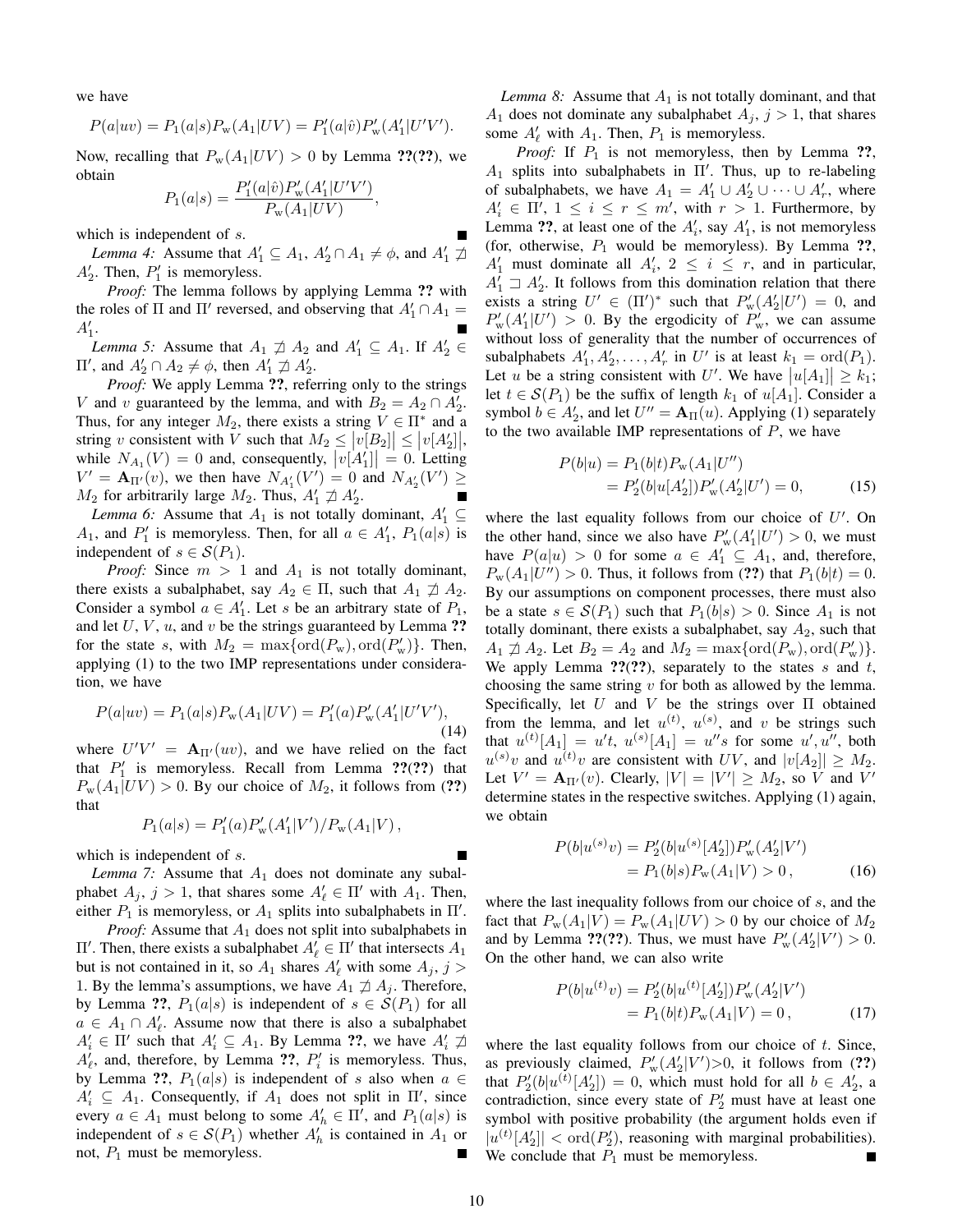The following corollary is an immediate consequence of Lemma ??.

*Corollary 2:* Assume that  $A_1$  is not dominant. Then,  $P_1$  is memoryless.

Assume now that  $P_w$  is such that no two alphabets in  $\Pi$ are in mutual domination. As discussed in Section III-A, this ensures that  $\Box$  defines a strict partial order on Π. We classify alphabets in  $\Pi$  into disjoint *layers*  $L_i$ ,  $i \geq 0$ , as follows: Given  $L_0, L_1, \ldots, L_{i-1}$ , and assuming that these layers do not exhaust  $\Pi$ , we let  $L_i$  consist of the alphabets that have not been previously assigned to layers, and that only dominate alphabets contained in layers  $L_{i'}$ ,  $0 \le i' < i$  (e.g.,  $L_0$  consists of the non-dominant alphabets in Π). Since  $\Pi$  is finite, and every finite set endowed with a strict partial order has minima,  $L_i$ is well defined and non-empty. Thus, for some  $r \geq 0$ , we can write

$$
\Pi = L_0 \cup L_1 \cup \dots \cup L_r \tag{18}
$$

where the layers  $L_0, L_1, \ldots, L_r$  are all disjoint and nonempty.<sup>7</sup>

We are now ready to present the proofs of Theorems 1 and 2, which rely on the foregoing lemmas and corollaries, and on the classification of alphabets into layers  $L_i$ .

*Proof of Theorem 1:* For the layers in (??) we prove, by induction on i, that  $L_i \subseteq \Pi'$  for  $0 \le i \le r$ . By the definition of  $L_0$ , alphabets  $A_j \in L_0$  are not dominant. Thus, by Corollary ??, we must have  $A_j \in \Pi'$ , since, by assumption (iii),  $A_j$  is not memoryless. Hence,  $L_0 \subseteq \Pi'$ . Assume now that the induction claim has been proven for  $L_0, L_1, \ldots, L_{i-1}, 1 \leq i \leq r$ . Let  $A_j$  be any alphabet in  $L_i$ . By definition of  $L_i$ ,  $A_j$  only dominates alphabets in layers  $L_{i'}$ ,  $i' < i$ . But, by our induction hypothesis, alphabets in these layers are elements of  $\Pi'$ , and, thus, they do not share with other alphabets from Π. Thus,  $A_i$  does not dominate any alphabet  $A_h$  with which it shares any  $A'_\ell$ . By Lemma ??, we must have  $A_j \in \Pi'$ , since  $A_j$  is neither totally dominant nor memoryless by the assumptions of the theorem. Hence,  $L_i \subseteq \Pi'$ , and our claim is proven. Now, it follows from (??) that  $\Pi \subseteq \Pi'$ , and, since both  $\Pi$  and  $\Pi'$  are partitions of the same alphabet A, we must have  $\Pi = \Pi'$ .

*Proof of Theorem 2:* Examining the proof of Theorem 1, we observe that when Condition (ii) is removed, any totally dominant alphabet must reside in  $L_r$ , the last layer in (??). Furthermore, if there is such an alphabet  $A_{i_0}$ , it must be unique, for otherwise there would be alphabets in mutual domination. Thus, we have  $L_r = \{A_{i_0}\}\$ , and  $A_i \in \Pi'$  for all  $i \neq i_0$ , and, therefore,  $A_{i_0}$  splits into the remaining alphabets in  $\Pi'$  that are not equal to any  $A_i$ .

# *B. Derivation of Theorem 3*

We start by proving Lemma 1 of Subsection III-C, and then proceed to present an additional auxiliary lemma, and the proof of Theorem 3.

*Proof of Lemma 1:* Assume  $P_1^{(j)}$ ,  $j \in \{1,2\}$ , and  $P'_w$  satisfy (6)–(8). We prove that  $P(u^n) = P'(u^n)$  for all lengths *n* and sequences  $u^n \in \mathcal{A}^n$  by induction on *n*. For  $n = 0$ , the claim is trivially true due to the convention  $P(\lambda) = P'(\lambda) = 1$ . Assume that  $P(u^{n-1}) = P'(u^{n-1})$ for  $n > 0$  and all  $u^{n-1} \in \mathcal{A}^{n-1}$ , and consider a sequence  $u^n = u^{n-1}u_n$ . Let  $U^n = \mathbf{A}_{\Pi}(u^n)$  and  $(U')^n = \mathbf{A}_{\Pi'}(u^n)$ , and let  $S \in \mathcal{S}(P_{\rm w})$  and  $S' \in \mathcal{S}(P_{\rm w}')$  be the states selected by  $U^{n-1}$  and  $(U')^{n-1}$ , respectively. Clearly, we have  $S = \Psi(S')$ . By the definition of  $\Pi'$ , if  $U_n = A_i$ ,  $i \in \{2, 3, ..., m\}$ , then  $U'_n = U_n$ , and we have

$$
P'(u^n) = P'(u^{n-1})P'(u_n|u^{n-1})
$$
  
=  $P'(u^{n-1})P'_w(A_i|S')P_i(u_n|u^{n-1}[A_i]))$   
=  $P(u^{n-1})P_w(A_i|S)P_i(u_n|u^{n-1}[A_i])) = P(u^n)$ , (19)

where the second and last equalities follow from the definitions of the respective IMPs, and the third equality follows from the induction hypothesis and (8). On the other hand, if  $U_n = A_1$ , then  $U'_n = B_j$  for some  $j \in \{1, 2\}$ , and we have

$$
P'(u^n) = P'(u^{n-1})P'(u_n|u^{n-1})
$$
  
=  $P'(u^{n-1})P_w'(B_j|S')P_1^{(j)}(u_n)$   
=  $P(u^{n-1})P_w(A_1|S)P_1(B_j)\frac{P_1(u_n)}{P_1(B_j)} = P(u^n)$ , (20)

where, this time, the third equality follows from the induction hypothesis, (8), and (6) (we recall that  $P_1$ ,  $P_1^{(1)}$ , and  $P_1^{(2)}$ are memoryless). This completes the induction proof and establishes that  $P' = P$ .

To prove the "only if" part of the lemma, we assume that  $P' = P$ , and consider a sufficiently long, arbitrary string  $u^n$ such that  $P(u^n) > 0$ . Let  $U' = \mathbf{A}_{\Pi'}(u^{n-1})$ , and assume first that  $u_n \in A_i$  for some  $i \geq 2$ . Then, similarly to (??) (but proceeding from the inside out), and noting that  $\mathbf{A}_{\Pi}(u^{n-1}) =$  $\Psi(U')$ , we can write

$$
P'(u^{n-1})P'_{w}(A_i|U')P_i(u_n|u^{n-1}[A_i]))
$$
  
=  $P'(u^n) = P(u^n)$   
=  $P(u^{n-1})P_w(A_i|\Psi(U'))P_i(u_n|u^{n-1}[A_i]))$ . (21)

Since  $P' = P$ , and  $P(u^n) > 0$ , (??) can be simplified to

$$
P'_{\rm w}(A_i|U') = P_{\rm w}(A_i|\Psi(U')), \quad i \in \{2, 3, \dots, m\}, \quad (22)
$$

for arbitrary  $U' \in (\Pi')^{n-1}$  of positive probability. Consider now the case  $u_n = b \in B_j$ ,  $j \in \{1, 2\}$ . Then, in analogy with  $(?)$ , we write

$$
P'(u^{n-1})P_w'(B_j|U')P_1^{(j)}(b)
$$
  
= P'(u^n) = P(u^n)  
= P(u^{n-1})P\_w(A\_1|\Psi(U'))P\_1(b). (23)

Adding over all  $b \in B_i$  and simplifying, we obtain

$$
P'_{\mathbf{w}}(B_j|U') = P_{\mathbf{w}}(A_1|\Psi(U'))P_1(B_j), \quad j \in \{1, 2\}, \quad (24)
$$

again for arbitrary  $U'$ . Conditions (7)–(8) now follow readily from (??) and (??) (which imply, in particular, that  $k_w = k'_w$ ),

<sup>&</sup>lt;sup>7</sup>The layers  $L_i$  correspond to height levels in the directed acyclic graph associated with the transitive reduction of the partial order  $\Box$ .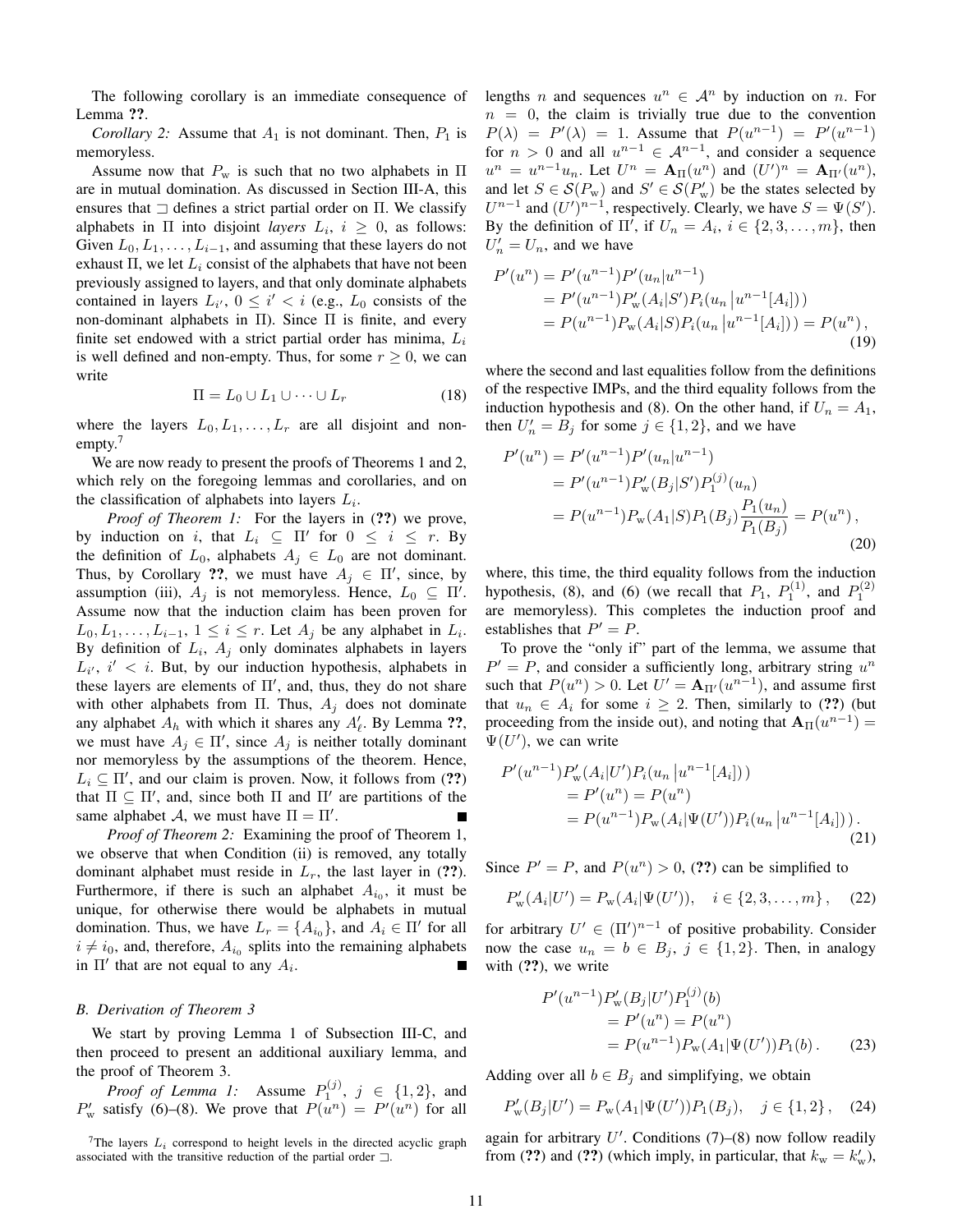and Condition (6) follows by substituting the right-hand side of (??) for  $P_w'(B_j|U')$  in (??) and solving for  $P_1^{(j)}(b)$ .

We say that the representations  $\mathcal{I}_{\Pi}$  and  $\mathcal{I}_{\Pi'}$  of an IMP P *coincide up to memoryless components* if the set of component processes of positive order is the same in both representations. The following lemma establishes the uniqueness of canonical partitions.

*Lemma 9:* Let  $\mathcal{I}_{\Pi}$  and  $\mathcal{I}_{\Pi'}$  be IMP representations of a process P that coincide up to memoryless components, and such that both are canonical. Then,  $\Pi = \Pi'$ .

*Proof:* Assume that  $\Pi \neq \Pi'$ , and let  $\Pi''$  be the smallest common refinement of  $\Pi$  and  $\Pi'$  (i.e.,  $\Pi'' =$  $\{A_i \cap A'_j \mid A_i \in \Pi, A'_j \in \Pi', A_i \cap A'_j \neq \emptyset\}$ ). By repeated application of Lemma 1, there exists an IMP representation  $\mathcal{I}_{\Pi''}(P''_1, P''_2, \ldots, P''_{m''}; P''_w)$  of P. This representation is a memoryless refinement of both  $\mathcal{I}_{\Pi}$  and  $\mathcal{I}_{\Pi'}$ . Since  $\Pi \neq \Pi'$ , there exists an alphabet, say  $A'_1 \in \Pi'$  such that  $A'_1 \notin \Pi$ ,  $P'_1$  is memoryless, and we can assume without loss of generality that  $A'_1$  intersects at least two alphabets,  $A_1$  and  $A_2$ , in  $\Pi$  (otherwise, we can switch the roles of  $\Pi$  and  $\Pi'$ ). Let  $B_1 = A'_1 \cap A_1$  and  $B_2 = A'_1 \cap A_2$ , so that  $B_1, B_2 \in \Pi''$ . Applying Lemma 1 separately to  $\mathcal{I}_{\Pi}$  and to  $\mathcal{I}_{\Pi'}$  with respect to the refinement  $\mathcal{I}_{\Pi''}$ , we can write, for any  $S'' \in \mathcal{S}(P_w'')$ , and denoting  $S = \Psi_{\Pi,\Pi''}(S'')$  and  $S' = \Psi_{\Pi',\Pi''}(S'')$ ,

$$
P''_w(B_1|S'') = P_w(A_1|S) P_1(B_1) = P'_w(A'_1|S') P'_1(B_1),
$$

where  $P_1(B_1)$  and  $P'_1(B_1)$  are nonzero. (Notice that the equation holds also when  $B_1 = A_1$ , i.e., when  $A_1$  is not actually refined in  $\Pi''$ .) Therefore, we can write

$$
P_{\rm w}(A_1|S) = \frac{P_{\rm w}'(A_1'|S')P_1'(B_1)}{P_1(B_1)}.
$$
 (25)

Using a similar argument for  $B_2$  and  $A_2$ , we obtain

$$
P_{\rm w} \left( A_2 | S \right) = \frac{P_{\rm w}' \left( A_1' | S' \right) P_1' (B_2)}{P_1 (B_2)} \,. \tag{26}
$$

It follows from (??) and (??) that if  $P'_{w}(A'_{1}|S') = 0$ , then  $P_{\rm w}(A_1|S) = P_{\rm w}(A_2|S) = 0$ , and, otherwise,

$$
\frac{P_{\rm w}(A_2|S)}{P_{\rm w}(A_1|S)} = \frac{P_1(B_1)P_1'(B_2)}{P_1'(B_1)P_1(B_2)} \stackrel{\Delta}{=} \gamma,
$$

where  $\gamma > 0$  is independent of S'' (and of S). Observing that S can assume any value in  $S(P_w)$ , we conclude, by Lemma 1 and the remarks following its statement, that  $A_1$ could be merged with  $A_2$ , contradicting the assumption that  $\mathcal{I}_{\Pi}$  is canonical. Thus, we must have  $\Pi = \Pi'.$ 

*Proof of Theorem 3:* Assume  $P = P'$ . Since there are no dominant alphabets in either representation, it follows from Corollary ?? that the representations must coincide up to memoryless components. It then follows from Lemma ?? that the canonical partitions of  $\mathcal{I}_{\Pi}$  and  $\mathcal{I}_{\Pi'}$  must be identical, and, thus, since they generate the same process, we must have  $(\mathcal{I}_{\Pi})^* \equiv (\mathcal{I}_{\Pi'})^*$ . The "if" part is straightforward, since  $(\mathcal{I}_{\Pi})^*$ generates P, and  $(\mathcal{I}_{\Pi'})^*$  generates P'.

#### APPENDIX B

# THE DEINTERLEAVING SCHEME: DERIVATIONS

We will prove Theorem 4 through the auxiliary Lemmas ?? and ?? below, for which we need some additional definitions.

Let  $F = (S, s_0, f)$  be an FSM, and let P and Q be processes generated by  $F$ , such that  $P$  is ergodic. The divergence (relative to  $F$ ) between  $P$  and  $Q$  is defined as

$$
D(P||Q) = \sum_{s \in S} P(s)D(P(\cdot|s)||Q(\cdot|s)), \qquad (27)
$$

where  $P(s)$  denotes the stationary probability of the state  $s \in S$ , and  $D(P(\cdot|s)||Q(\cdot|s))$  denotes the Kullback-Leibler divergence between the conditional distributions  $P(\cdot|s)$  and  $Q(\cdot|s)$ . It is well known (see, e.g., [?]) that  $D(P||Q)$  as defined in (??) is equal to the asymptotic normalized Kullbak-Liebler divergence between the processes  $P$  and  $Q$ , namely,

$$
D(P||Q) = \lim_{n \to \infty} \frac{1}{n} \sum_{z^n \in A^n} P(z^n) \log \frac{P(z^n)}{Q(z^n)}.
$$

Let  $V(\mathcal{F}_{\Pi,k})$  denote the set of parameter vectors corresponding to ergodic *unconstrained* FSM sources based on  $\mathcal{F}_{\Pi,\mathbf{k}}$ , and let  $\overline{\mathcal{V}}(\mathcal{F}_{\Pi,k})$  denote its topological closure. Assuming full parametrization, this set is a convex polytope in  $K$ -dimensional Euclidean space. The boundary of  $\mathcal{V}(\mathcal{F}_{\Pi,k})$  consists of parameter vectors with certain transition probabilities set to zero or one. Some of these vectors do not correspond to ergodic FSM sources, namely, those that make some of the marginal probabilities of states in  $S$  vanish (e.g., parameter vectors where the probabilities of all the transitions leading to a state vanish). Let  $V_{\mathcal{I}}(\mathcal{F}_{\Pi,k})$ , in turn, denote the set of parameter vectors of IMP-constrained FSM sources based on  $\mathcal{F}_{\Pi,k}$ , and  $\overline{\mathcal{V}}_{\mathcal{I}}(\mathcal{F}_{\Pi,\mathbf{k}})$  its topological closure. The set  $\overline{\mathcal{V}}_{\mathcal{I}}(\mathcal{F}_{\Pi,\mathbf{k}})$  is a closed  $\kappa$ -dimensional hypersurface within  $\overline{\mathcal{V}}(\mathcal{F}_{\Pi,\mathbf{k}})$ , determined by the parameter relations implicit in (3). As before, boundary points in  $\overline{\mathcal{V}}_{\mathcal{I}}(\mathcal{F}_{\Pi,\mathbf{k}})$  are either in  $\mathcal{V}_{\mathcal{I}}(\mathcal{F}_{\Pi,\mathbf{k}})$ , or do not correspond to valid IMPs. We shall make use of these relations in the sequel.

The following lemma will be useful in proving the first claim of Theorem 4.

*Lemma 10:* Let  $P = \mathcal{I}_{\Pi}(P_1, P_2, \ldots, P_m; P_w)$ , and let  $\mathbf{k} =$  $(k_1, k_2, \ldots, k_m, k_w)$  be the corresponding order vector. Let  $\Pi'$ be a partition of  $A$  incompatible with  $P$ , and  $\mathbf{k}'$  an arbitrary order vector of dimension  $|\Pi'| + 1$ . Then, for a sample  $z^n$ from P, and for any  $\beta \geq 0$ , we have

$$
C_{\Pi',\mathbf k'}(z^n)>C_{\Pi,\mathbf k}(z^n)\quad \text{a.s. as }n\to\infty\,.
$$

*Proof:* Let  $F^+$  be a common refinement<sup>8</sup> of  $F = \mathcal{F}_{\Pi,\mathbf{k}}$ and  $F' = \mathcal{F}_{\Pi',\mathbf{k}'}$ . Let  $V = \mathcal{V}(F^+)$  denote the space of all valid parameter vectors for FSM sources based on  $F^+$ , and let  $\overline{\mathcal{V}}(F^+)$  denote its topological closure. The constraints satisfied by IMP sources based on  $F$  and  $F'$  are extended to their representations in V (notice that a refinement increases the dimension of the parameter vector by "cloning" parameters, together with their constraints). Thus, as mentioned in the

<sup>&</sup>lt;sup>8</sup>It is always possible to construct a common refinement of two FSMs, e.g., one whose state set is the Cartesian product of the state sets of the refined FSMs.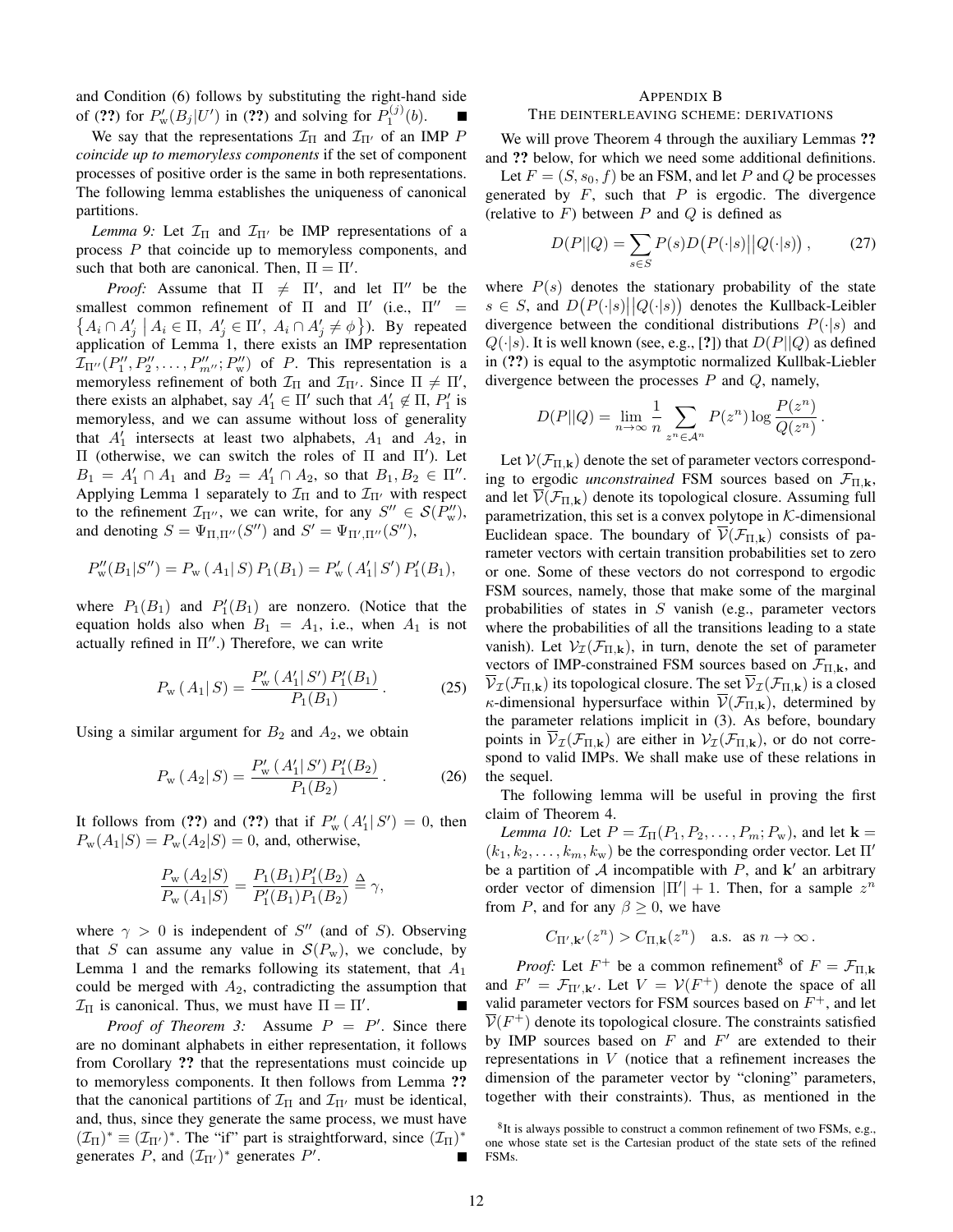discussion immediately preceding the lemma, the set of all IMP-constrained FSM sources based on  $F'$  maps to a lowerdimensional hypersurface  $V' = V_{\mathcal{I}}(F^+) \subseteq V$ , with closure  $\overline{V}'$ . We claim that the representation of P in V is outside the closed hypersurface  $\overrightarrow{V}'$ , and, thus, at positive Euclidean (or  $L_1$ ) distance from it. To prove the claim, we first notice that since  $\Pi'$  is, by assumption, incompatible with  $P$ , no valid IMP-constrained assignment of parameters for  $F'$  can generate P, and, thus,  $P \notin V'$ . Furthermore, since points in  $\overline{V}' \setminus V'$  correspond to "invalid" IMPs with unreachable states, we must have  $P \notin \overline{V}'$ , and, therefore, P is at positive distance from  $\overline{V}'$ , as claimed. The ergodicity of P also implies that, in its representation in  $V$ , all the states of  $F^+$  have positive stationary probabilities. Applying Pinsker's inequality on a state by state basis in (??) for  $F^+$ , we conclude that for any process  $P' \in V'$ , we have

$$
D(P||P') \ge \Delta, \qquad (28)
$$

for some constant  $\Delta > 0$ . Now, recall that  $\hat{P}_{F+}^*(z^n)$  denotes the ML probability of  $z^n$  with respect to  $F^+$  for an *unconstrained* FSM source. It follows from the definition of  $\hat{P}_{F^+}^*(z^n)$  and of the divergence  $D(\cdot||\cdot)$  in (??) that for any process Q generated by  $F^+$ , we have

$$
-\log Q(z^n) = -\log \hat{P}_{F^+}^*(z^n) + nD(\hat{P}_{F^+}^*||Q). \tag{29}
$$

In particular, since  $F^+$  can generate any process that either  $F$ or  $F'$  can generate, it can assign to  $z^n$  its IMP-constrained ML probabilities with respect to  $F$  and  $F'$  which are, respectively,  $\hat{P}_{\Pi,\mathbf{k}}(z^n) = 2^{-\hat{H}_{\Pi,\mathbf{k}}(z^n)}$  and  $\hat{P}_{\Pi',\mathbf{k}'}(z^n) = 2^{-\hat{H}_{\Pi',\mathbf{k}'}(z^n)}$ . Applying (??) to  $Q = \hat{P}_{\Pi,\mathbf{k}}$  and  $Q = \hat{P}_{\Pi',\mathbf{k'}}$  separately, subtracting on each side of the resulting equations, and dividing by  $n$ , we obtain

$$
\frac{1}{n} \left( \hat{H}_{\Pi',\mathbf{k}'}(z^n) - \hat{H}_{\Pi,\mathbf{k}}(z^n) \right) \n= D(\hat{P}_{F^+}^* || \hat{P}_{\Pi',\mathbf{k}'} ) - D(\hat{P}_{F^+}^* || \hat{P}_{\Pi,\mathbf{k}} ).
$$
\n(30)

Now, since  $z^n$  is a sample from  $P$ , the empirical measures  $\hat{P}_{F^+}^*$  and  $\hat{P}_{\Pi,\mathbf{k}}$  tend to the true process P almost surely in the divergence sense, i.e.,  $D(\hat{P}_{F^+}^*||P) \to 0$  and  $D(\hat{P}_{\Pi,k}||P) \to$ 0 a.s. as  $n \to \infty$ . Also, an empirical conditional probability value in either  $\hat{P}_{F^+}^*$  or  $\hat{P}_{\Pi,\mathbf{k}}$  is surely zero if the corresponding parameter in  $P$  is zero, and almost surely bounded away from zero otherwise. Hence, we also have  $D(\hat{P}_{F^+}^*||\hat{P}_{\Pi,\mathbf{k}}) \to 0$  a.s. as  $n \to \infty$ . On the other hand, since  $\hat{P}_{\Pi',\mathbf{k'}} \in V', (22)$  applies with  $P' = \hat{P}_{\Pi',\mathbf{k}'},$  so we have  $D(P||\hat{P}_{\Pi',\mathbf{k}'}) \geq \Delta > 0$ , and, using a similar convergence argument,  $D(\hat{P}_{F^*}^*||\hat{P}_{\Pi',\mathbf{k'}}) \ge$  $\Delta > 0$  a.s. as  $n \to \infty$ . Thus, it follows from (??) that

$$
\frac{1}{n}\left(\hat{H}_{\Pi',\mathbf{k}'}(z^n) - \hat{H}_{\Pi,\mathbf{k}}(z^n)\right) \ge \Delta > 0 \quad \text{a.s. as } n \to \infty,
$$

which implies, by  $(11)$ ,

$$
\frac{1}{n}\Big(C_{\Pi',\mathbf{k}'}(z^n) - C_{\Pi,\mathbf{k}}(z^n)\Big) \ge \Delta > 0 \text{ a.s. as } n \to \infty \,, \tag{31}
$$

since the contribution of the  $O(\log n)$  penalty terms to the costs vanishes asymptotically in this case, for any choice of  $\beta \geq 0$ .

The following lemma, in turn, will be useful in establishing the second claim of Theorem 4.

*Lemma 11:* Let  $\Pi$ ,  $\Pi'$ ,  $\mathcal{I}_{\Pi}$  and  $\mathcal{I}_{\Pi'}$  be as defined in Lemma 1, so that  $\mathcal{I}_{\Pi'}$  is a memoryless refinement of  $\mathcal{I}_{\Pi}$ . Let  $\mathbf{k} = (0, k_2, \dots, k_m, k_w)$  be the order vector corresponding to  $\mathcal{I}_{\Pi}$ , and  $\mathbf{k}' = (0, 0, k_2, \dots, k_m, k_w)$  that of  $\mathcal{I}_{\Pi'}$ . For a sample  $z^n$  from P, and an appropriate choice of  $\beta$ , we have: if  $k_w > 0$ , then

$$
C_{\Pi',\mathbf{k}'}(z^n) > C_{\Pi,\mathbf{k}}(z^n) \quad \text{a.s.} \quad \text{as } n \to \infty \,, \tag{32}
$$

while if  $k_w = 0$ , then

$$
C_{\Pi',\mathbf{k}'}(z^n) = C_{\Pi,\mathbf{k}}(z^n). \tag{33}
$$

*Proof:* We first notice that, by Lemma 1,  $\mathcal{P}_{\mathcal{I}}(\mathcal{F}_{\Pi,k})$  can alternatively be characterized as the subset of  $\mathcal{P}_{\mathcal{I}}(\mathcal{F}_{\Pi',\mathbf{k'}})$ formed by distributions such that the switch process  $P'_{\rm w}$ satisfies the following two constraints, where  $\Psi$  denotes the mapping defined prior to Lemma 1:

- a) If  $S', S'' \in \mathcal{S}(P_w')$  satisfy  $\Psi(S') = \Psi(S'')$  then the corresponding conditional distributions coincide;
- b) For every  $S \in \mathcal{S}(P_w')$ ,  $P_w'(B_2|S) = \gamma P_w'(B_1|S)$  for some parameter  $\gamma$ , independent of S.

Clearly, the dimension of both parametrizations remains  $\kappa(\Pi, \mathbf{k})$ . It then follows from the definition of empirical entropy of an IMP and from (10) that

$$
\hat{H}_{\Pi,\mathbf{k}}(z^n) = \hat{H}_0(z^n[B_1]) + \hat{H}_0(z^n[B_2]) + \sum_{i=2}^m \hat{H}_{k_i}(\mathbf{z}_i) - \log \tilde{P}'_{\mathbf{w}}(\mathbf{A}_{\Pi'}(z^n)) \tag{34}
$$

where  $\tilde{P}'_{\rm w}(\mathbf{A}_{\Pi'}(z^n))$  denotes the ML probability, subject to the above two constraints, of the switch sequence  $\mathbf{A}_{\Pi'}(z^n)$ . Therefore,

$$
\hat{H}_{\Pi,\mathbf{k}}(z^n) - \hat{H}_{\Pi',\mathbf{k}'}(z^n) = -\log \tilde{P}'_{\mathbf{w}}(\mathbf{A}_{\Pi'}(z^n)) - \hat{H}_{k_{\mathbf{w}}}(\mathbf{A}_{\Pi'}(z^n)) \tag{35}
$$

which depends on  $z^n$  only through  $\mathbf{A}_{\Pi'}(z^n)$ . The above difference is obviously nonnegative, since  $\Pi'$  is a refinement of  $\Pi$ ; equivalently, looking at the right-hand side of  $(?)$ , the maximization leading to  $\tilde{P}'_{\rm w}({\bf A}_{\Pi'}(z^n))$  involves more constraints than the one leading to  $\hat{H}_{k_{\rm w}}(\mathbf{A}_{\Pi'}(z^n))$ . Recalling the difference in model sizes computed in (13), we obtain, together with (??), that

$$
C_{\Pi',\mathbf{k}'}(z^n) - C_{\Pi,\mathbf{k}}(z^n) =
$$
  
\n
$$
\hat{H}_{k_{\mathrm{w}}}(\mathbf{A}_{\Pi'}(z^n)) + \beta m(m+1)^{k_{\mathrm{w}}} \log(n+1)
$$
  
\n
$$
-(-\log \tilde{P}'_{\mathrm{w}}(\mathbf{A}_{\Pi'}(z^n)) + \beta ((m-1)m^{k_{\mathrm{w}}}+1) \log(n+1)).
$$
\n(36)

Thus, the left-hand side of (??) is equal to the difference between penalized ML probabilities for a switch sequence of length  $n$  on  $\Pi'$ , for two candidate models. The first model is Markov of order  $k_{\rm w}$ , whereas the second model differs from the plain Markov one in that states of  $(\Pi')^{k_{\rm w}}$  have merged according to the mapping  $\Psi$ , so that the number of states is now  $m^{k_{\rm w}}$  (constraint (??) above), and imposes the additional constraint (??) on the conditional probabilities of  $B_1$  and  $B_2$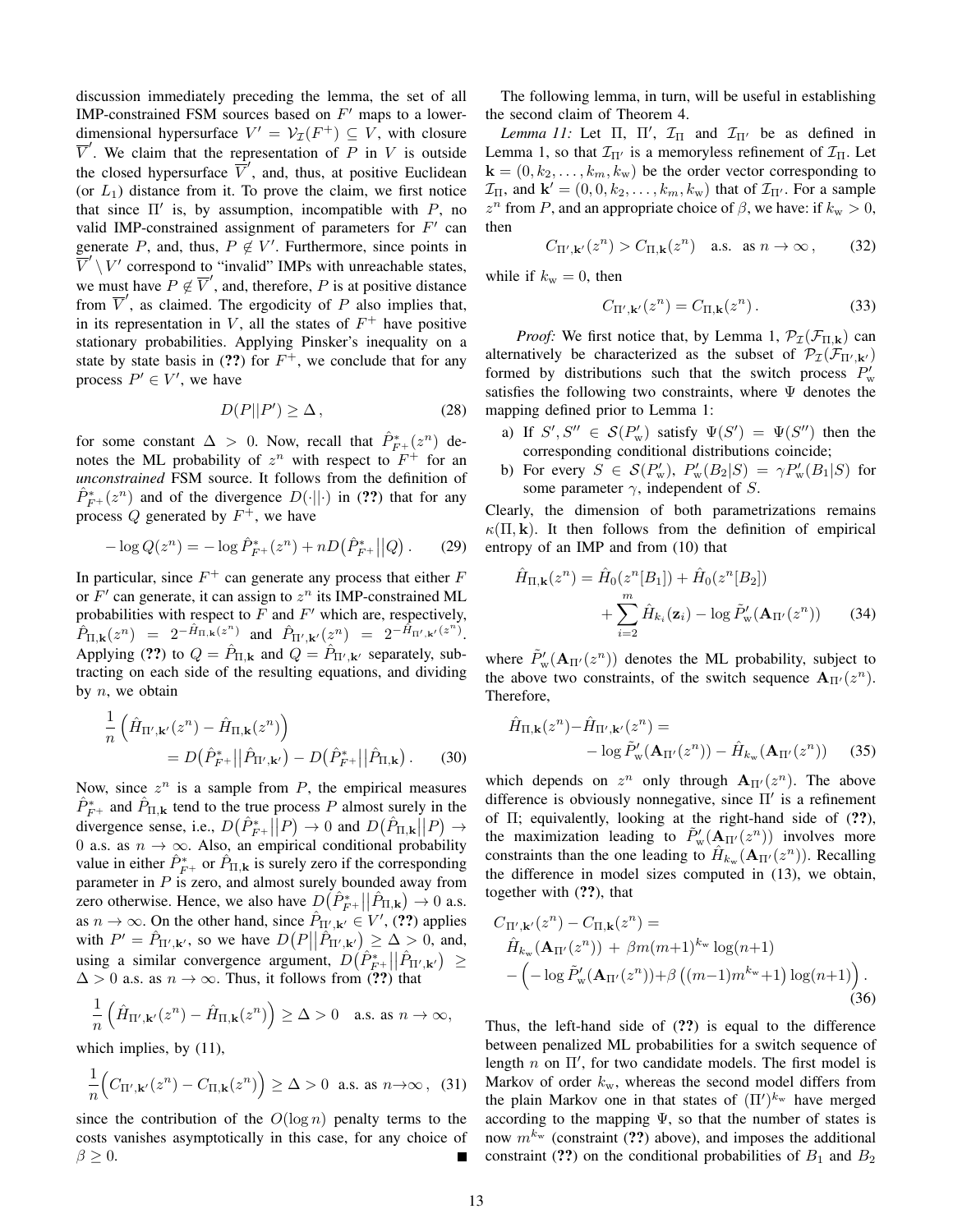(notice that the number of free parameters in this model is indeed  $(m - 1)m^{k_w} + 1$ ). Since, by our assumptions, the number of states of the underlying switch process is  $m^{k_{w}}$  and the process does satisfy the additional constraint (??), the lefthand side of  $(?)$  can be viewed as a penalized ML test of two models, the minimal, "true" one, and a refinement of it. When  $k_{\rm w} = 0$ , the refinement is trivial and the penalty difference is 0, implying (??). When  $k_w > 0$ , our analysis, presented next, will rely on tools developed in [?] to study refinements of the type given by constraint (??), which will be extended here to deal also with the type of refinement given by constraint (??). As in [?], we will show the strong consistency of the penalized ML test for suitable  $\beta$ .

Specifically, given a sequence  $Z^n$  over  $(\Pi')^n$ , we start by defining the following "semi-ML" Markov probability distribution  $\tilde{P}_{\rm w}$  of order  $k_{\rm w}$ : For every  $S \in (\Pi')^{k_{\rm w}}$  and  $i = 2, \dots, m$ , we define  $\widetilde{P}_{w}(A_i|S) = P_{w}(A_i|S)$  if  $S \in \Pi^{k_w}$ (i.e., S is a  $k_{\rm w}$ -tuple over  $(\Pi')^{k_{\rm w}}$  not containing either  $B_1$ or  $B_2$ , and is therefore an unrefined state of  $\Pi^{k_{\rm w}}$ ), and  $\tilde{\tilde{P}}_{\rm w}^{\prime}(A_i|S) = \hat{P}_{\rm w}^{\prime}(A_i|\Psi(S))$  otherwise, where  $\hat{P}_{\rm w}^{\prime}(A_i|\tilde{S})$  denotes the ratio between the number of occurrences of  $A_i$ following a state  $\overline{S}$  in  $Z^n$ , and the number of occurrences of  $\overline{S}$ , where  $\overline{S}$  can be either in  $\Pi^{k_{\rm w}}$  (as is  $\Psi(S)$ ) in this case) or, more generally, in  $(\Pi')^{k_w}$ . The distribution is completely determined by further setting, for every  $S \in (\Pi')^{k_w}$ , the relation  $\tilde{P}_{\text{w}}'(B_2|S) = \hat{\gamma} \tilde{P}_{\text{w}}'(B_1|S)$ , where

$$
\hat{\gamma} \stackrel{\Delta}{=} \frac{N_{B_2}(Z^n)}{N_{B_1}(Z^n)}
$$

is the ML estimate of  $\gamma$  based on  $Z^n$ , given by the ratio between the number of occurrences of  $B_2$  and  $B_1$  in  $Z^n$ (independent of S), provided  $N_{B_1}(Z^n) > 0$ . Otherwise, if  $N_{B_1}(Z^n) = 0$ , we let  $\widetilde{P}_w'(B_1|S) = 0$ . Notice that  $\widehat{P}_w'(A_i|S)$ is the ML estimate of  $P_w'(A_i|S)$  regardless of the constraint relating  $P_{\rm w}'(B_2|S)$  and  $P_{\rm w}'(B_1|S)$ . Since, in order to obtain the (constrained) ML probability  $\tilde{P}_{\rm w}^{\prime}(Z^n)$ , one can first maximize over  $\gamma$  and then perform independent maximizations of the conditional probabilities for each state, it is easy to see that, for any  $Z^n \in (\Pi')^n$ , we have

$$
P'_{\mathbf{w}}(Z^n) \le \tilde{P}'_{\mathbf{w}}(Z^n) \le \tilde{P}'_{\mathbf{w}}(Z^n) \tag{37}
$$

justifying our reference to  $\tilde{P}'_{\rm w}$  as a "semi-ML" Markov probability distribution.

Another (non-constrained) "semi-ML" Markov probability distribution  $\hat{P}_{\text{w}}'$  of order  $k_{\text{w}}$  is defined as follows: For every  $S \in (\Pi')^{k_{\rm w}} \cap \Pi^{k_{\rm w}}$  we define  $\hat{P}'_{\rm w}(A_i|S) = P_{\rm w}(A_i|S)$ ,  $i =$  $2, \cdots, m$ , and  $\hat{P}'_{w}(B_2|S) = \hat{\gamma}_S \hat{P}'_{w}(B_1|S)$ , where  $\hat{\gamma}_S$  denotes the ratio between the number of occurrences of  $B_2$  and  $B_1$ following state  $S$  in  $\mathbb{Z}^n$ , provided the latter number is positive (otherwise, we let  $\hat{P}_w(B_1|S) = 0$ ). For all other states  $S \in$  $(\Pi')^{k_{\rm w}}$  and every  $Z \in \Pi'$ , we define  $\hat{P}_{\rm w}'(Z|S) = \hat{P}_{\rm w}'(Z|S)$ .

Notice that for states in  $(\Pi')^{k_w} \cap \Pi^{k_w}$ ,  $\hat{P}'_w$  differs from  $\tilde{P}'_w$ in that the ratio between the conditional probabilities of  $B_2$ and  $B_1$  depends on  $S$  (while the conditional probabilities of all  $A_i$ ,  $i = 2, \dots, m$ , under the two measures, coincide, and are independent of  $Z^n$ ). For the other states, both  $\hat{P}'_w$  and

 $\tilde{\tilde{P}}'_{\rm w}$  use ML estimates (which are constrained for the latter distribution). The key observation is then that

$$
-\log \tilde{P}'_{\mathbf{w}}(\mathbf{A}_{\Pi'}(z^n)) - \hat{H}_{k_{\mathbf{w}}}(\mathbf{A}_{\Pi'}(z^n)) = -\log \tilde{\tilde{P}}'_{\mathbf{w}}(\mathbf{A}_{\Pi'}(z^n)) + \log \hat{\tilde{P}}'_{\mathbf{w}}(\mathbf{A}_{\Pi'}(z^n)) .
$$
 (38)

Now, the probability  $P_{err}(n)$  of the error event is given by

$$
P_{\text{err}}(n) \stackrel{\Delta}{=} \sum_{z^n : C_{\Pi', \mathbf{k'}}(z^n) \le C_{\Pi, \mathbf{k}}(z^n)} P(z^n) = \sum_{Z^n \in \mathcal{E}} P'_{\mathbf{w}}(Z^n)
$$
\n(39)

where  $\mathcal E$  denotes the subset of switch sequences  $Z^n$  over  $(\Pi')^n$ satisfying

$$
\hat{H}_{k_{\rm w}}(Z^n) + \beta m(m+1)^{k_{\rm w}} \log(n+1) \le
$$
  
-  $\log \tilde{P}_{\rm w}'(Z^n) + \beta ((m-1)m^{k_{\rm w}} + 1) \log(n+1)$ 

and the second equality in (??) follows from (??). By (??), and writing for succinctness  $\mu \stackrel{\Delta}{=} m(m+1)^{k_{\rm w}} - (m-1)m^{k_{\rm w}} - 1$ , we have  $Z^n \in \mathcal{E}$  if and only if

$$
-\log \tilde{P}'_{\mathbf{w}}(Z^n) \ge -\log \hat{P}'_{\mathbf{w}}(Z^n) + \beta \mu \log(n+1)
$$

or, equivalently,

$$
\widetilde{P}'_{\mathbf{w}}(Z^n) \le (n+1)^{-\beta\mu} \widehat{P}'_{\mathbf{w}}(Z^n) .
$$

Therefore, by the first inequality in (??), the rightmost summation in (??) can be upper-bounded to obtain

$$
P_{\text{err}}(n) \le (n+1)^{-\beta \mu} \sum_{Z^n \in (\Pi')^n} \hat{P}'_{\mathbf{w}}(Z^n).
$$
 (40)

Notice that the probability distributions in the summation in the right-hand side of  $(?)$  depend on  $Z<sup>n</sup>$ . Clearly, when restricted to sequences  $Z^n$  giving rise to the same distribution, the partial sum is upper-bounded by 1. Therefore, the overall sum is upper-bounded by the number  $N$  of distinct such distributions. Now, there are  $(m+1)^{k_w} - (m-1)^{k_w}$  states given by  $k_{\rm w}$ -tuples containing either  $B_1$  or  $B_2$  and, by the definition of  $\hat{P}_w'$ , for each of these states there are at most  $(n+1)^{m+1}$ possible conditional distributions, given by the composition of the corresponding substring in  $Z<sup>n</sup>$ . For each of the remaining  $(m-1)^{k_w}$  states, the definition of  $\hat{P}'_w$  implies that there are at most  $(n+1)^2$  possible conditional distributions. Therefore, writing  $\mu' \stackrel{\Delta}{=} ((m+1)^{k_w} - (m-1)^{k_w}) (m+1)$ , we obtain

$$
N \le (n+1)^{2(m-1)^{k_{\mathrm{w}}} + \mu'}
$$

implying

$$
P_{\rm err}(n) \le (n+1)^{2(m-1)^{k_{\rm w}} + \mu' - \beta \mu}.
$$
 (41)

Since  $m \ge 2$  and  $k_w \ge 1$ , and recalling the definitions of  $\mu$ and  $\mu'$  above, it can be readily shown that, for any  $\beta > 3$ , the exponent on the right-hand side of  $(?)$  is less than  $-1$ . Thus,  $P_{\text{err}}(n)$  is summable and the result follows from the Borel-Cantelli lemma.

With these tools in hand, we are now ready to prove Theorem 4.

*Proof of Theorem 4:* Define the set

$$
\Pi' = \{ (\Pi', \mathbf{k}') \mid \Pi' \text{ is incompatible with } P \}.
$$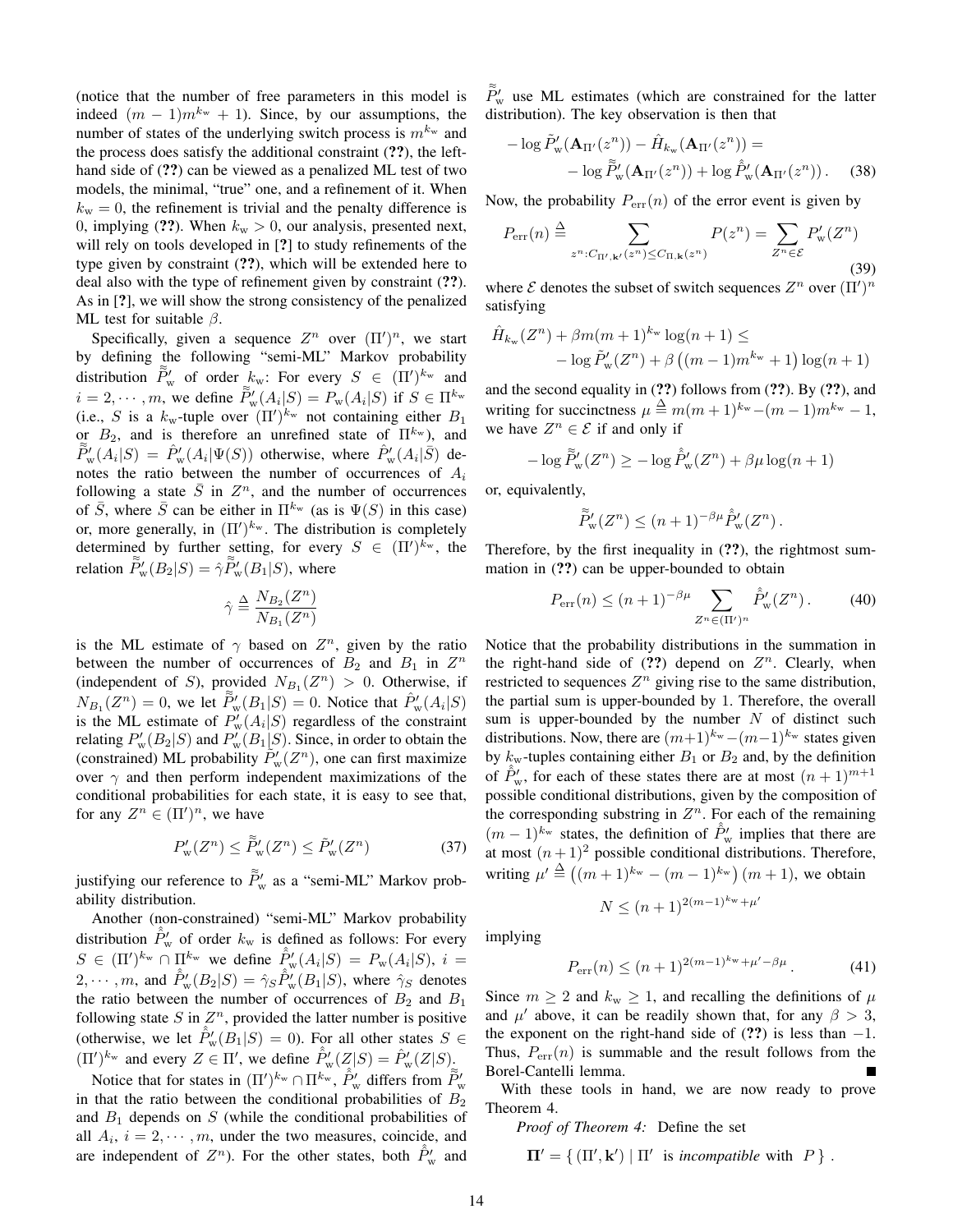To establish the first claim of the theorem, we will prove that  $(\hat{\Pi}(z^n), \hat{\mathbf{k}}(z^n)) \notin \Pi'$  a.s. as  $n \to \infty$ . Consider a partition  $\bar{\Pi}$ compatible with  $P$ , denote by  $k$  the associated order vector, and let  $\bar{\kappa} = \kappa(\Pi, \mathbf{k})$ . Let  $\kappa_0 > \bar{\kappa}$  denote a threshold for model sizes, which is independent of  $n$ , and will be specified in more detail later on. Write  $\Pi' = \Pi_1 \cup \Pi_2$ , where

$$
\Pi_1 = \{ (\Pi', \mathbf{k}') \in \Pi' \mid \kappa(\Pi', \mathbf{k}') < \kappa_0 \},
$$

and  $\Pi_2 = \Pi' \setminus \Pi_1$ . Clearly,  $\Pi_1$  is finite and its size is independent of *n*. By Lemma ??, for each pair  $(\Pi', \mathbf{k}') \in \Pi_1$ , we have  $C_{\Pi',\mathbf{k}'}(z^n) > C_{\overline{\Pi},\overline{\mathbf{k}}}(z^n)$  a.s. as  $n \to \infty$ , for any penalization coefficient  $\beta \ge 0$ . Thus, the search in (12), almost surely, will not return a pair from  $\Pi_1$ . It remains to prove that it will not return a pair from  $\Pi_2$  either. As mentioned, the difficulty here is that the size of  $\Pi_2$  (and of the IMP models associated with pairs in  $\Pi_2$ ) is not bounded as  $n \to \infty$ , and we cannot establish the desired result with a finite number of applications of Lemma ??. As before, we adapt some tools from [?] to IMP-constrained FSM sources.

For  $(\Pi', \mathbf{k}') \in \Pi_2$ , let  $\mathcal{P}_{\Pi', \mathbf{k}'}$  denote the probability that a solution with  $(\Pi', \mathbf{k}')$  is preferred over  $(\bar{\Pi}, \bar{\mathbf{k}})$  in the minimization. Define

$$
B_{\Pi',\mathbf{k}'} = \left\{ z^n \, \middle| \, C_{\Pi',\mathbf{k}'}(z^n) \leq C_{\bar{\Pi},\bar{\mathbf{k}}}(z^n) \, \right\} \, .
$$

Clearly, we have

$$
\mathcal{P}_{\Pi',\mathbf{k'}} \leq \sum_{z^n \in B_{\Pi',\mathbf{k'}}} P(z^n) \,. \tag{42}
$$

By the definitions of  $B_{\Pi',\mathbf{k'}}$  and of the cost function in (11), and denoting  $\kappa' = \kappa(\Pi', \mathbf{k}')$ , we have, for  $z^n \in B_{\Pi', \mathbf{k}'},$ 

$$
\hat{H}_{\bar{\Pi},\bar{\mathbf{k}}}(z^n) \ge \hat{H}_{\Pi',\mathbf{k}'}(z^n) + \beta(\kappa' - \bar{\kappa})\log(n+1). \tag{43}
$$

Recalling that  $P(z^n) \leq \hat{P}_{\bar{\Pi},\bar{\mathbf{k}}}(z^n)$  by (10), and that  $\hat{H}_{\Pi',\mathbf{k'}}(z^n) = -\log \hat{P}_{\Pi',\mathbf{k'}}(z^n)$ , it follows from (??) that

$$
P(z^n) \le (n+1)^{\beta(\bar{\kappa}-\kappa')} \hat{P}_{\Pi',\mathbf{k'}}(z^n) , \quad z^n \in B_{\Pi',\mathbf{k'}},
$$

and, hence, together with (??), and applying an obvious bound, we obtain

$$
\mathcal{P}_{\Pi',\mathbf{k'}} \le (n+1)^{\beta(\bar{\kappa}-\kappa')} \sum_{z^n \in B_{\Pi',\mathbf{k'}}} \hat{P}_{\Pi',\mathbf{k'}}(z^n)
$$
  
 
$$
\le (n+1)^{\beta(\bar{\kappa}-\kappa')} \sum_{z^n \in \mathcal{A}^n} \hat{P}_{\Pi',\mathbf{k'}}(z^n).
$$
 (44)

In analogy to the reasoning following (??) in the proof of Lemma ??, the summation on the right-hand side of (??) can be upper-bounded by the number of different empirical distributions (or *types*) for IMPs based on  $\mathcal{F}_{\Pi',\mathbf{k'}}$  and sequences of length *n*. It is well established (see, e.g., [?]) that  $(\alpha_i - 1)\alpha_i^{k_i}$ counts suffice to determine the empirical distribution for the Markov component  $P_i$  (and similarly for the switch  $P_w$ ). Hence, recalling (5), we conclude that  $\kappa' = \kappa(\Pi', \mathbf{k}')$  counts suffice to determine an empirical distribution  $\hat{P}_{\Pi',\mathbf{k'}}(z^n)$ , and, therefore, the number of such distributions is upper-bounded (quite loosely) by  $(n+1)^{\kappa'}$ . Thus, it follows from (??) that

$$
\mathcal{P}_{\Pi',\mathbf{k}'} \le (n+1)^{\beta(\bar{\kappa}-\kappa')+\kappa'}.
$$
 (45)

We next bound the number of pairs  $(\Pi', \mathbf{k}')$  satisfying  $\kappa(\Pi', \mathbf{k}') = \kappa'$  for a given  $\kappa' \ge \kappa_0$ . The number of partitions Π' is upper-bounded by  $\alpha^{\alpha}$ , where  $\alpha = |\mathcal{A}|$ . For a given partition, with, say  $|\Pi'| = m$ , we need an assignment of process orders  $k'_i$ ,  $i \in \{1, 2, \ldots, m, w\}$ . If  $|A'_i| = 1$ , the only valid assignment is  $k'_i = 0$ , while if  $|A'_i| \geq 2$ , we must have  $k'_i \leq \log \kappa'$ . Thus, since  $m \leq \alpha$ , the number of pairs sought is upper-bounded by  $\alpha^{\alpha} (\log \kappa')^{\alpha+1}$ . We notice also that, for  $z^n \in B_{\Pi',\mathbf{k'}}$  and sufficiently large n, we must have  $\kappa' \leq n$  (actually,  $\kappa' = o(n)$ ), for otherwise the penalty component of  $C_{\Pi',\mathbf{k}'}(z^n)$  on its own would surpass  $C_{\bar{\Pi},\bar{\mathbf{k}}}(z^n)$ , which is  $O(n)$ . Hence, for sufficiently large n, denoting by  $P_{\text{err}}(n)$  the probability of a pair from  $\Pi_2$  prevailing over  $(\overline{\Pi}, \overline{k})$  in (12), and observing that for  $n \geq 1$  we have  $\alpha^{\alpha}(\log(n+1))^{\alpha+1} \leq (n+1)^{\xi}$  with  $\xi = \alpha \log \alpha + \alpha + 1$ , it follows from (??) that

$$
P_{\text{err}}(n) \leq \sum_{(\Pi', \mathbf{k}'): \kappa' \geq \kappa_0} \mathcal{P}_{\Pi', \mathbf{k}'} \n\leq \sum_{\kappa' = \kappa_0}^n \alpha^{\alpha} \left( \log(n+1) \right)^{\alpha+1} (n+1)^{\beta(\bar{\kappa} - \kappa') + \kappa'} \n\leq \sum_{\kappa' = \kappa_0}^n (n+1)^{\kappa'(1-\beta)+\beta\bar{\kappa} + \xi} \n\leq (n+1)^{\kappa_0(1-\beta)+\beta\bar{\kappa} + \xi + 1},
$$

where the last inequality holds for  $\beta > 1$ . Choosing

$$
\kappa_0 > \frac{\beta \bar\kappa + \xi + 2}{\beta - 1} \,,
$$

we get

$$
P_{\rm err}(n) \le (n+1)^{\delta} ,
$$

for a constant  $\delta < -1$ . Therefore,  $P_{\text{err}}(n)$  is summable, and, applying again Borel-Cantelli's lemma,  $(\Pi, \mathbf{k}) \notin \Pi_2$  a.s. as  $n \to \infty$ . We conclude that  $(\hat{\Pi}, \hat{k})$  is compatible with P a.s. as  $n \to \infty$ , as claimed. The fact that **k** is, almost surely, the correct order vector follows from the well known consistency of penalized ML estimators for Markov order [?] (recall, from the discussion following (12), that the order of each subprocess is estimated independently).

The second claim of the theorem is proved by applying Lemma ??, which implies that in the domination-free case, the canonical partition beats other compatible partitions with more subalphabets. When  $k_{\rm w}$  > 0, this follows from (??), while when  $k_{\rm w}=0$ , it follows from (??) and our tie-breaking convention.

Acknowledgment. Thanks to Erik Ordentlich and Farzad Parvaresh for stimulating discussions.

#### **REFERENCES**

- [1] T. Batu, S. Guha, and S. Kannan, "Inferring mixtures of Markov chains," in *Computational Learning Theory—COLT*, 2004, pp. 186–199.
- [2] N. Landwehr, "Modeling interleaved hidden processes," in *ICML '08: Proceedings of the 25th International Conference on Machine Learning*. New York, NY, USA: ACM, 2008, pp. 520–527.
- [3] D. Gillblad, R. Steinert, and D. Ferreira, "Estimating the parameters of randomly interleaved Markov models," in *IEEE International Conference on Data Mining Workshops, 2009. ICDMW '09.*, Dec. 2009, pp. 308 –313.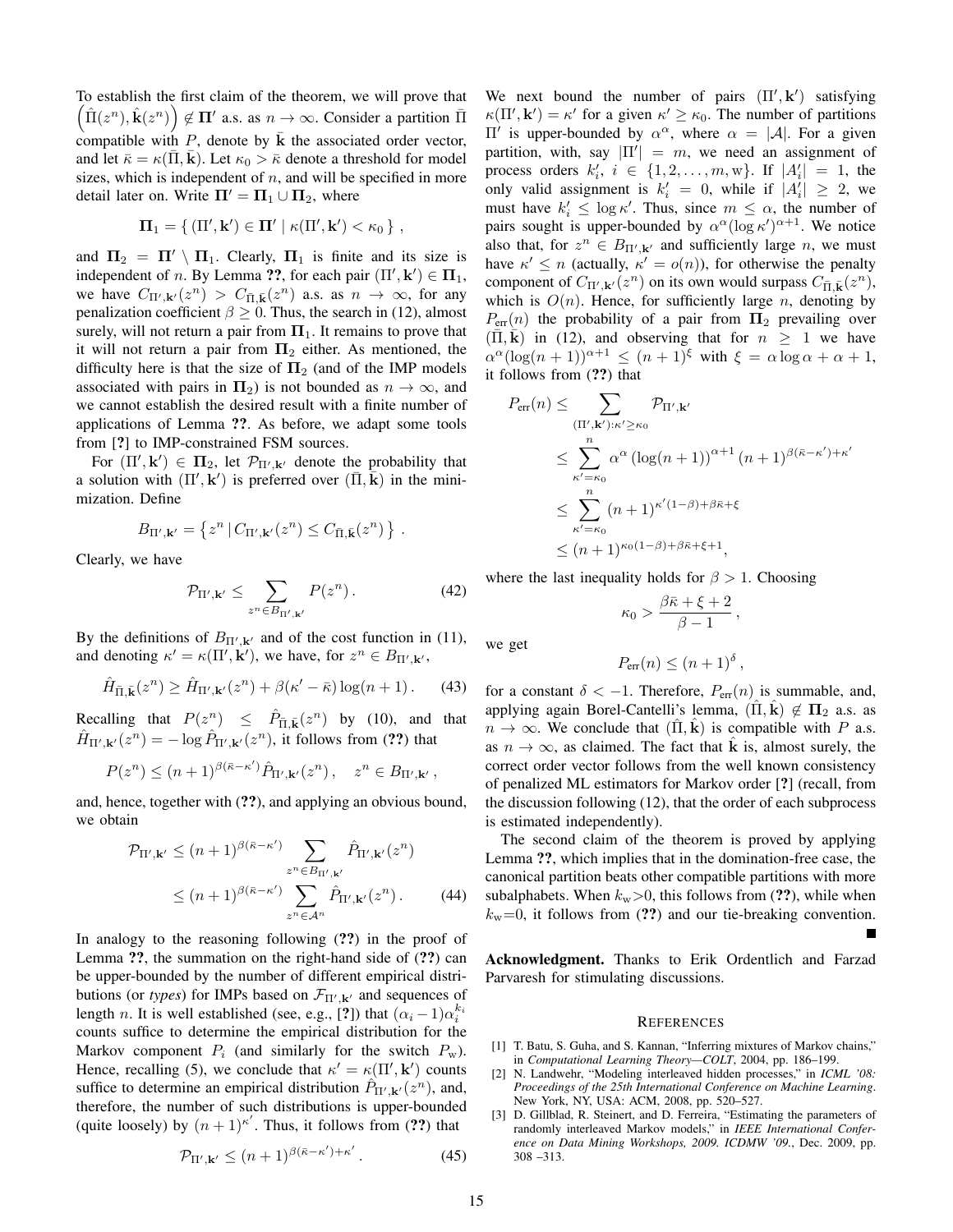- [4] G. Schwartz, "Estimating the dimension of a model," *Ann. Statist.*, vol. 6, pp. 461–464, 1978.
- [5] J. Rissanen, "Modeling by shortest data description," *Automatica*, vol. 14, pp. 465–471, 1978.
- [6] I. Csiszár and P. C. Shields, "The consistency of the BIC Markov order estimator," *Annals of Stat.*, vol. 28, pp. 1601–1619, 2000.
- [7] Y. M. Shtarkov, "Switching discrete sources and its universal encoding," *Probl. Inform. Transm.*, vol. 28, no. 3, pp. 95–111, 1992.
- [8] R. L. Dobrushin, "Unified methods of information transmission general case," *Dokl. Akad. Nauk SSSR*, vol. 163, no. 1, pp. 16–19, 1963.
- [9] R. B. Ash, *Information Theory*. John Wiley, 1967.
- [10] W. Feller, *Probability theory and its applications*, 3rd ed. New York: John Wiley, 1968, vol. 1.
- [11] M. J. Weinberger and M. Feder, "Predictive stochastic complexity and model estimation for finite-state processes," *Journal of Statistical Planning and Inference*, vol. 39, pp. 353–372, 1994.
- [12] D. Blackwell and L. Koopmans, "On the identifiability problem for functions of finite Markov chains," *Ann. Math. Statist.*, vol. 28, pp. 1011–1015, 1957.
- [13] M. Feder, N. Merhav, and M. Gutman, "Universal prediction of individual sequences," *IEEE Trans. Inform. Theory*, vol. 38, no. 4, pp. 1258–1270, Jul. 1992.
- [14] R. P. Stanley, *Enumerative Combinatorics*. Cambridge: Cambridge University Press, 1997, vol. 1.
- [15] G. Seroussi, W. Szpankowski, and M. J. Weinberger, "Deinterleaving Markov processes via penalized ML," in *Proc. ISIT'2009*, Seoul, South Korea, June–July 2009, pp. 1739–1743.
- [16] T. M. Cover and J. A. Thomas, *Elements of Information Theory*. Hoboken, NJ: John Wiley & Sons, Inc., 2006.
- [17] I. Csiszar, T. M. Cover, and B.-S. Choi, "Conditional limit theorems under Markov conditioning," *IEEE Trans. Inform. Theory*, vol. 33, no. 6, pp. 788–801, Nov. 1987.
- [18] A. Martín, G. Seroussi, and M. J. Weinberger, "Types classes of context trees," *IEEE Trans. Inform. Theory*, vol. 58, no. 7, pp. 4077–4093, Jul. 2012.